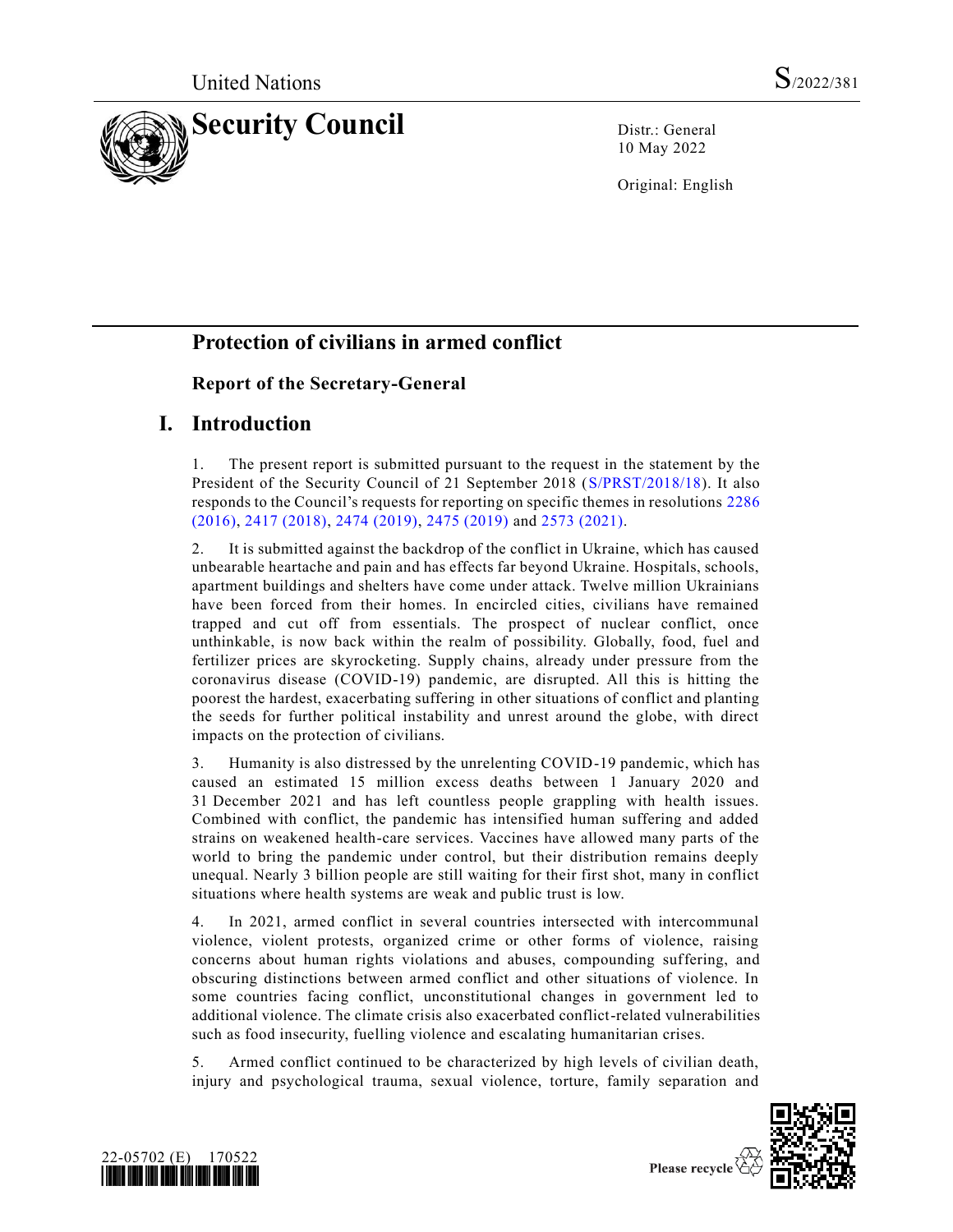disappearance. Conflict damaged and eroded critical infrastructure, disrupting vital water, sanitation, electricity and health services, and fuelling deprivation, hunger and displacement. The misuse of digital technologies facilitated the spread of misinformation, disinformation and hate speech, fuelling conflict and increasing the risks of civilian harm. Hostilities, bureaucratic impediments, the adverse effects of sanctions and counter-terrorism measures on humanitarian activities, violence against humanitarian personnel and assets, and other difficulties overlapped to hinder humanitarian access, with harsh consequences for civilians in need. Section II of the present report reviews the global state of the protection of civilians in 2021; section III examines challenges to humanitarian operations in recent years.

# **II. Global state of the protection of civilians in armed conflict**

## **A. Widespread civilian harm**

6. In 2021, the United Nations recorded at least 11,075 civilian deaths across 12 armed conflicts, a 17 per cent decrease compared with 2020. In Afghanistan in the first half of 2021, civilian casualties reached record levels, with 5,183 civilians killed and injured – a 47 per cent increase from the same period in 2020 – but declined after 15 August. In Nigeria, 3,008 civilians were killed across Borno, Adamawa and Yobe States. In Ethiopia, 2,993 civilian deaths and 998 injuries were recorded. In Yemen, based on available data, at least 811 civilians were killed or injured in hostilities. In the Democratic Republic of the Congo, at least 2,474 civilians were killed and 2,538 were wounded. In the Syrian Arab Republic, at least 875 civilian deaths and 1,259 injuries were documented. Civilian deaths and injuries were also reported in Cameroon, the Central African Republic, Mozambique, Myanmar, the Occupied Palestinian Territory, and elsewhere. Mutilation, torture, other ill-treatment and abductions were also reported in a number of conflicts.

7. Fighting continued to damage and destroy homes, essential infrastructure and other civilian objects, compounding civilian suffering. In this regard, the Security Council's unanimous adoption of resolution [2573 \(2021\),](https://undocs.org/en/S/RES/2573(2021)) drawing attention to the vulnerabilities of objects indispensable to the survival of the civilian population in armed conflict, is welcome.

8. In Yemen, attacks damaged or destroyed schools, hospitals, telecommunications infrastructure, roads, factories, houses, cars, farms, and other civilian objects. In northern Mozambique, businesses and crops were looted, houses and vehicles burned, and banks, hospitals, schools, airports, and water and electrical systems destroyed. In Ethiopia, homes and factories were destroyed. In the Tigray region, millions lacked reliable electricity, telecommunications networks and banking services, while commercial supply chains were severely disrupted.

9. In the Central African Republic, health facilities, markets, schools and places of worship were looted or used for military purposes, while bridges, homes and schools were destroyed. In the Democratic Republic of the Congo, there were incidents of looting and burning of homes and bombings in markets, restaurants and places of worship. Across a number of towns in north-east Nigeria, homes, schools, hospitals, electricity grids, churches and telecommunications infrastructure came under repeated attack. In Gaza, residential buildings, public facilities and factories suffered significant damage.

10. Water infrastructure has been manipulated by parties or neglected, depriving civilians of adequate supply and compounding water scarcity caused by climate change. After a decade of war in the Syrian Arab Republic, widespread damage to water systems and a lack of maintenance have left civilians with 40 per cent less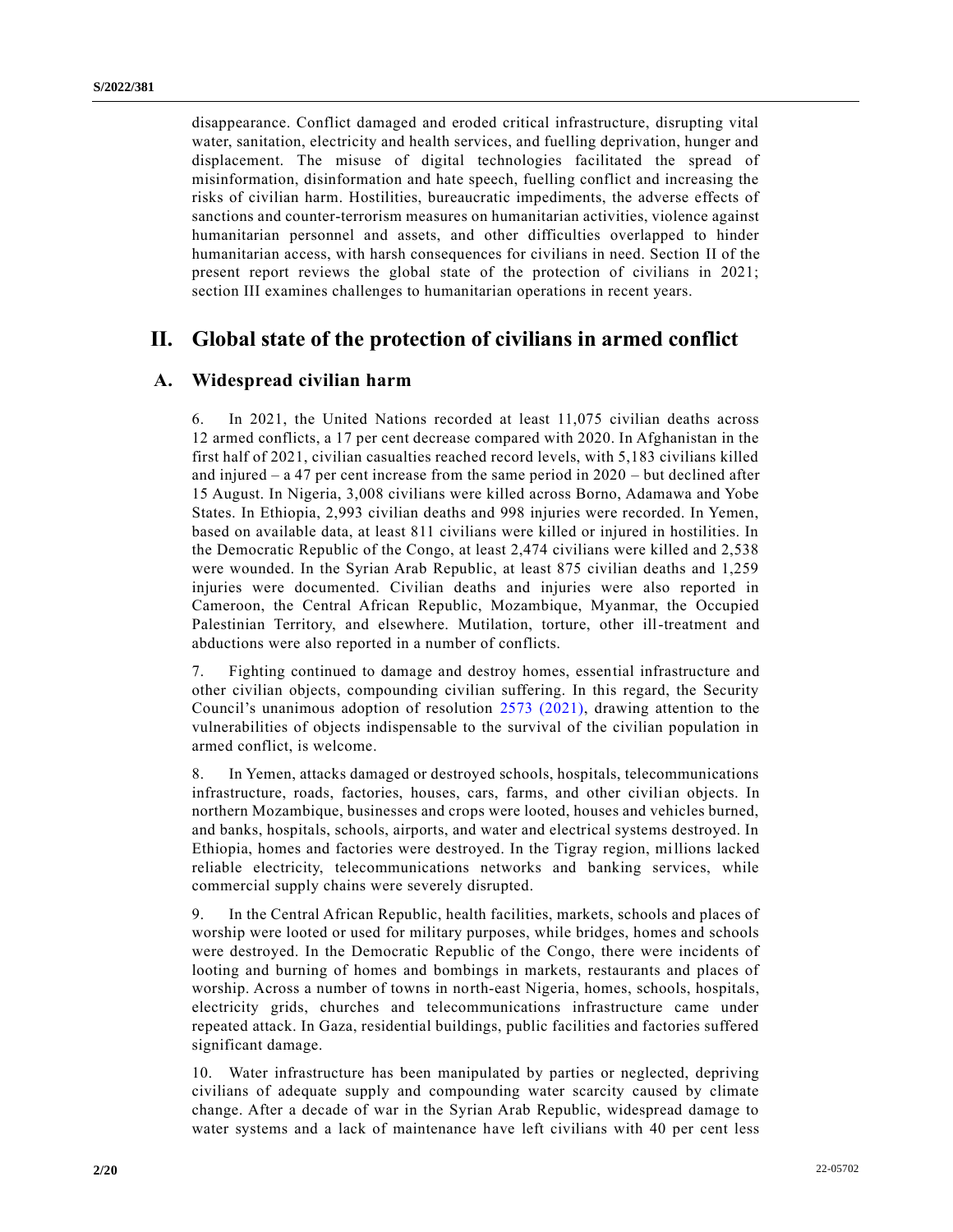drinking water than 10 years ago, while only 50 per cent of the country's water and sanitation systems functioned properly. In areas of Mali, armed groups controlled access to water and arable land, giving them only to those who joined their ranks.

11. Across many conflicts, water infrastructure also came under attack. In Gaza, water infrastructure, including groundwater wells and reservoirs, desalination and wastewater plants, water delivery networks and pumping stations all sustained significant damage in hostilities. In Libya, attacks on the Great Man-Made River project put wells out of service, affecting more than 70,000 people. In eastern Ukraine, $126$  security incidents affected the supply of clean water and sanitation.

12. The conduct of hostilities in urban and other populated areas increased the risks of death and injury for civilians, particularly when fighting involved the use of explosive weapons. In 2021, 1,234 incidents involving the use of explosive weapons were recorded in populated areas in 21 States affected by conflict, resulting in 10,184 victims. Of these, 89 per cent were civilians, compared with 10 per cent in other areas. The highest numbers of civilian victims of explosive weapons in populated areas were reported in Afghanistan, the Occupied Palestinian Territory and the Syrian Arab Republic.<sup>2</sup> Civilians suffered devastating harm both in the immediate aftermath and in the long term. Many surviving victims of explosive weapons face lifelong disabilities and grave psychological trauma. The use of explosive weapons damaged or destroyed critical infrastructure, with reverberating effects on essential services such as water, sanitation, electricity and health care, and the disruption of food supply chains.

13. Even when parties claim to use explosive weapons in populated areas in compliance with international humanitarian law, this still causes a pattern of devastating harm to civilians in the immediate and long term. There is an urgent need for parties to avoid the use of explosive weapons with wide-area effects in populated areas. Continuing efforts towards a political declaration to address this problem are welcome. Such a declaration should include a clear commitment by States to avoid the use of wide-area explosive weapons in populated areas.

14. In 2021, the United Nations recorded 9,797 civilian casualties from mines, improvised explosive devices and explosive remnants of war, with the highest numbers in the Syrian Arab Republic, followed by Afghanistan.

15. In the Central African Republic, Colombia, the Democratic Republic of the Congo, Ethiopia, Iraq, Myanmar, the Philippines, Somalia, South Sudan, the Sudan, the Syrian Arab Republic, Ukraine, Yemen and elsewhere, improvised explosive devices, landmines and explosive remnants of war caused civilian death and injury, hindered access to farmland, essential services and livelihoods, slowed reconstruction, and deterred internally displaced persons and refugees from returning.

16. In Afghanistan, 4,104 hazardous areas remained in the country, affecting 1,522 communities. A third of all households reported the presence of explosive hazards nearby. In South Sudan, where landmines and explosive remnants of war were suspected of contaminating 18 million  $m<sup>2</sup>$  of land, heavy rains and floodwaters exposed and shifted buried explosives or carried away their markings, contaminating new or previously cleared areas. Explosive hazards prevented civilians from collecting water or firewood, cultivating land, attending schools and accessing health care services. In Iraq, civilians faced weapon contamination from multiple conflicts, in addition to improvised explosive devices buried underground, attached to household items or concealed in the rubble. In Ninawa Governorate, Iraq, the

<sup>&</sup>lt;sup>1</sup> This and subsequent references to Ukraine refer to 2021.

<sup>2</sup> Action on Armed Violence in 21 States. All Action on Armed Violence [\(https://aoav.org.uk/\)](https://aoav.org.uk/) and Insecurity Insight [\(https://insecurityinsight.org/\)](https://insecurityinsight.org/) figures are based on currently available data.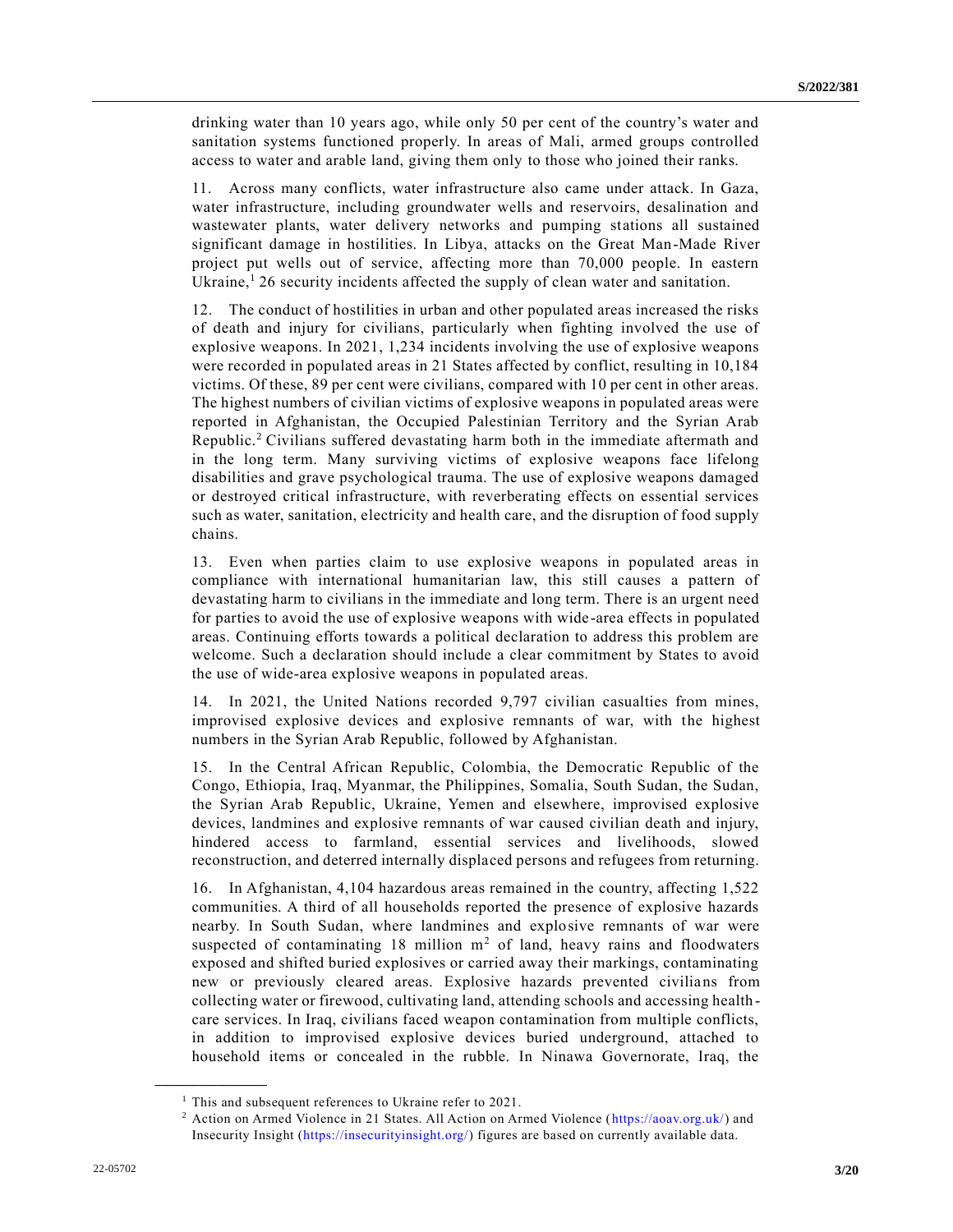contamination of schools and the roads leading to them has hampered school reconstruction and generated fear in children and their caregivers. Agricultural land contamination has hampered crop production, and the contamination of homes has prevented displaced persons from returning. <sup>3</sup>

17. Conflict exacted a lasting toll on mental health. More than one in five people living in conflict-affected areas were estimated to suffer from depression, anxiety and post-traumatic stress disorder. In eastern Ukraine, Yemen, the Occupied Palestinian Territory and elsewhere, exposure to hostilities, reduced access to essentials such as health care, food and education, and limited freedom of movement have contributed to serious mental health conditions. According to the United Nations Children's Fund, the May 2021 hostilities in Gaza had a severe negative impact on the mental health of 9 out of 10 children.

18. Some States took important and welcome steps to strengthen the protection of civilians in their military operations, which, it is hoped, will yield concrete results. In January 2021, following the inquiry by the Government of New Zealand into civilian harm during Operation Burnham in 2010 in Afghanistan, the New Zealand Defence Force issued Defence Force Order 35, consisting of new rules on responding to reports of civilian harm arising from military activity in armed conflict. The steps include mandatory reporting of civilian harm, investigation, sharing findings and providing amends to victims. In response to concerns over a long-standing pattern of civilian harm, in January 2022 the Secretary of Defense of the United States of America directed that a Civilian Harm Mitigation and Response Action Plan be developed to implement recommendations from recent studies and internal reviews. The Secretary specifically directed, inter alia, that a "civilian protection center of excellence" be established, that standardized civilian harm reporting and data management be developed, and that a Department of Defense-wide policy on mitigating and responding to civilian harm be completed.

## **B. Human suffering and needs**

#### **Medical care**

**\_\_\_\_\_\_\_\_\_\_\_\_\_\_\_\_\_\_**

19. Throughout 2021, medical workers, facilities, equipment and transports came under attack, and parties interfered with medical care. According to data in 17 countries and territories affected by conflict, 219 health-care workers were killed in 2021 (versus 158 in 21 countries in 2020), 233 were injured (versus 153 in 2020), 120 were kidnapped (versus 91 in 2020), and 68 were assaulted (versus 37 in 2020). Burkina Faso had the highest number of deaths of health-care workers (95). The largest numbers of injured health-care workers were in the Occupied Palestinian Territory (101) and the Syrian Arab Republic (41). The kidnapping of medical personnel was most prevalent in Mali (29) and Nigeria (28). <sup>4</sup>

20. In the same 17 countries and territories, 493 health-care facilities were destroyed or damaged, affected by armed entry, or used for military purposes. Of these, 165 health-care facilities were damaged or destroyed (versus 158 in 21 countries in 2020). Health-care facilities in the Occupied Palestinian Territory were the most affected, with 59 facilities damaged and 4 destroyed. Across several conflicts, the World Health Organization also recorded incidents harming patients and medical personnel, transports, facilities, and supplies.

<sup>3</sup> Humanity and Inclusion, *No Safe Recovery: the Impact of Explosive Ordnance Contamination on Affected Populations in Iraq* (2021).

<sup>4</sup> Figures provided by Insecurity Insight.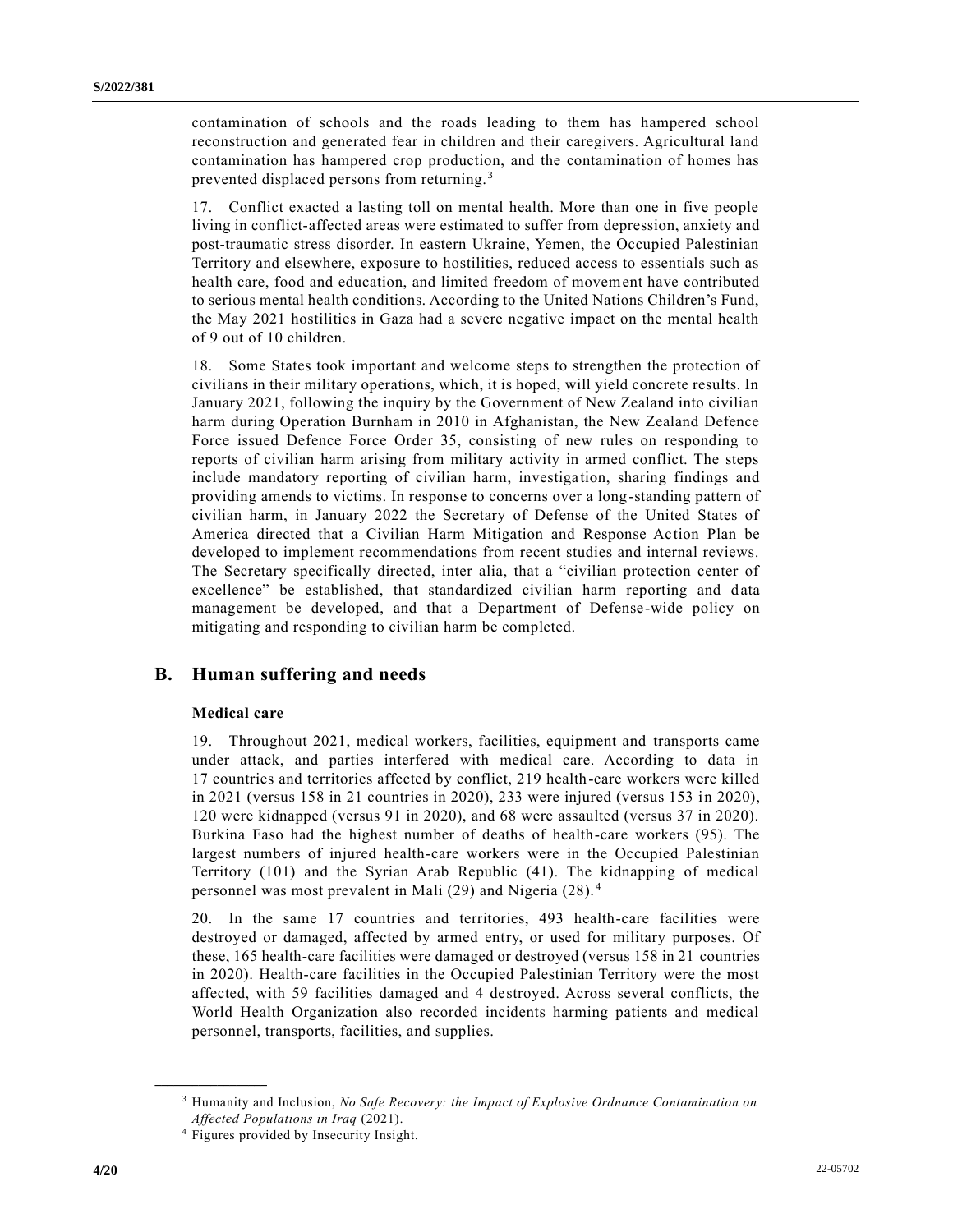21. In northern Ethiopia, health-care facilities, equipment and transports were attacked and looted, and hospitals used for military purposes. Hundreds of health facilities in the Afar, Amhara and Tigray regions of Ethiopia were damaged, and many were rendered non-functional. In eastern Ukraine, 35 per cent of primary health-care facilities had sustained damage. In Ituri, Democratic Republic of the Congo, a medical facility serving over 80,000 people was looted and destroyed. In Gaza, airstrikes damaged Al-Shifa' hospital and roads leading to it, as well as a trauma and burn clinic and a health-care centre providing COVID-19 testing and vaccinations.

22. Hostilities forced the suspension of medical care in the Central African Republic, Ethiopia, Nigeria, the Occupied Palestinian Territory and elsewhere. In Afghanistan, attacks against health-care facilities hampered access to health services for 300,000 people. Médecins sans frontières (international) suspended operations in the central part of the Tigray region of Ethiopia after three medical aid workers were killed. In Cabo Delgado, Mozambique, nearly half of health centres were closed owing to insecurity, and 80 per cent of health centres in the nine most conflict-affected districts in the province were not operational owing to conflict and disaster impacts. Insecurity compelled Médecins sans frontières (international) to stop treatments for malaria and malnutrition, and other activities, in parts of Borno State, Nigeria. In Yemen, only half of health facilities were fully functioning, and those that remained open faced acute shortages of staff, medicine, fuel and medical supplies.

23. Parties to conflict also interfered with the provision of medical assistance. The movement of essential medicines and medical supplies into the Tigray region of Ethiopia faced heavy restrictions, leading to significant shortages throughout the region. Doctors identified multiple deaths and complications linked to a lack of medicine and supplies, including for the treatment of kidney disease, cancer and other chronic conditions. In one of many instances of interference in Myanmar, medical supplies were seized and an arrest warrant was issued against a doctor providing medical care to internally displaced persons in Mindat township, Chin State. Médecins sans frontières (international) reported that staff in Afghanistan, Iraq and Nigeria had been subject to harassment, abuse and violence for allegedly supporting terrorists by providing impartial health care.

24. People affected by conflict are vulnerable to COVID-19 owing to weakened health systems, a scarcity of vaccines, low public trust, misinformation and other factors. Very few vaccines have reached countries facing conflict, such as Ethiopia, Somalia, the Syrian Arab Republic and Yemen. COVID-19 vaccination has taken place in areas under the control of non-State armed groups in Myanmar, the Syrian Arab Republic, eastern Ukraine and elsewhere, but not without challenges relating to scarcity, misinformation and weak health systems. Non-State armed groups have taken a range of positions on COVID-19, from denying its existence to proactively addressing the pandemic.<sup>5</sup>

#### **Conflict-driven hunger**

**\_\_\_\_\_\_\_\_\_\_\_\_\_\_\_\_\_\_**

25. The cycle of armed conflict and hunger persisted. By December 2021, around 140 million people faced crisis or worse levels of acute food insecurity in 24 States where conflict and insecurity played a major role in driving hunger, up from 99.1 million people in 2020.

26. Ethiopia, Nigeria, South Sudan and Yemen faced actual or projected catastrophic food insecurity, primarily because of armed conflict and violence. The

<sup>5</sup> Irénée Herbet and Jérôme Drevon, "Engaging armed groups at the International Committee of the Red Cross: challenges, opportunities and COVID-19", *International Review of the Red Cross*, No. 915 (January 2022); and Geneva Call, COVID-19 Armed Non-State Actors' Response Monitor database. Available at [www.genevacall.org/covid-19-armed-non-state-actors-response-monitor/.](https://www.genevacall.org/covid-19-armed-non-state-actors-response-monitor/)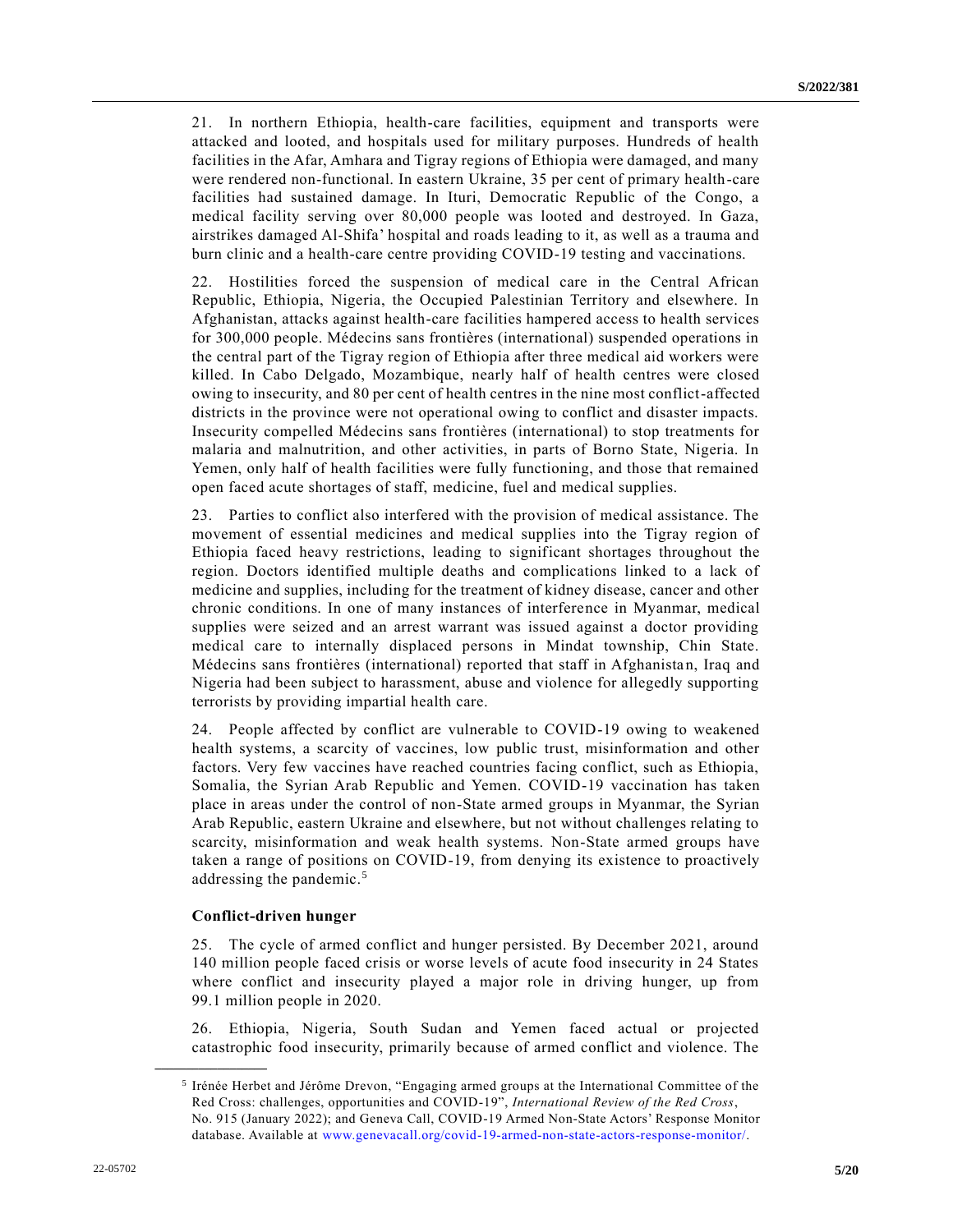Central African Republic also faced one of the sharpest deteriorations in food security. By November 2021, more than 9 million people in northern Ethiopia needed urgent food assistance, and from July some 400,000 people in the Tigray region were estimated to face famine-like conditions. In Yemen, approximately half the population was acutely food insecure, and over 2.25 million children and 1 million pregnant and breastfeeding women were acutely malnourished. In the Syrian Arab Republic, 60 per cent of the population suffered from hunger and food insecurity, a two-fold increase since 2018. The High-level Task Force on Preventing Famine advocated for famine prevention resources and improved humanitarian access.

27. Parties to conflict continued to drive food insecurity by impeding food production, cutting off access to food and destroying food sources indispensable for civilians' survival. In northern Ethiopia, agricultural production was significantly hampered, with people displaced from their farms, crops destroyed and livestock looted or killed. In parts of the Tigray region of Ethiopia, people were reportedly prevented from farming. Constraints on access to the region – including for commercial commodities – severely limited the availability of seeds and other agricultural inputs, as well as stocks of food assistance and fuel. In Yemen, farms, livestock, food storage facilities and other essential food production inputs and infrastructure were damaged in attacks. In Nigeria, farmers were routinely attacked and robbed of produce, while ongoing conflict, road closures and weapon contamination in agricultural fields contributed to lower food production, a loss of livelihoods and acute food insecurity for millions of people.

28. In the Central African Republic, conflict restricted people's access to land and led to a sharp decline in agricultural production and related livelihoods. Armed groups occupied fields and prevented access to crops and opportunities to harvest. Limited access to agricultural land and the abandonment of crops contributed to a 40 per cent drop in harvests compared with 2020. In Mozambique, forced displacement resulted in a loss of access to agricultural land and livestock, and related livelihoods. A ban on maritime movements off the coast of Palma hampered fishing, a primary livelihood in coastal communities.

29. Disruptions to food systems and markets drove up prices, and decreased purchasing power and access to supplies. In the Tigray region of Ethiopia, infrastructure in 85 out of 200 markets was non-functional or destroyed. In addition to a lack of commercial supplies, essentials became unaffordable for most of the population. In Yemen, the continued collapse of the economy wiped out people's incomes, caused major food and fuel price increases, and hampered imports of essential commodities. In the Central African Republic, markets were disrupted, affecting the availability of food, and driving up the median price of basic goods by 20 per cent between January and June 2021.

#### **The natural environment**

30. Military operations damaged the natural environment. In the Syrian Arab Republic, damage to industrial infrastructure has generated millions of tons of rubble and dust containing hazardous materials such as asbestos, heavy metals, chemicals and combustion products, with a potentially serious impact on health. During fighting in Gaza, a fire broke out at a warehouse storing pesticides and herbicides, and in factories containing large amounts of hazardous chemicals, causing groundwater contamination. In northern Iraq, military operations sparked wildfires, causing deforestation, driving farmers and pastoralists from their land, and threatening populated areas. In Ukraine, the presence and detonation of landmines and explosive remnants of war have hindered the response to wildfires.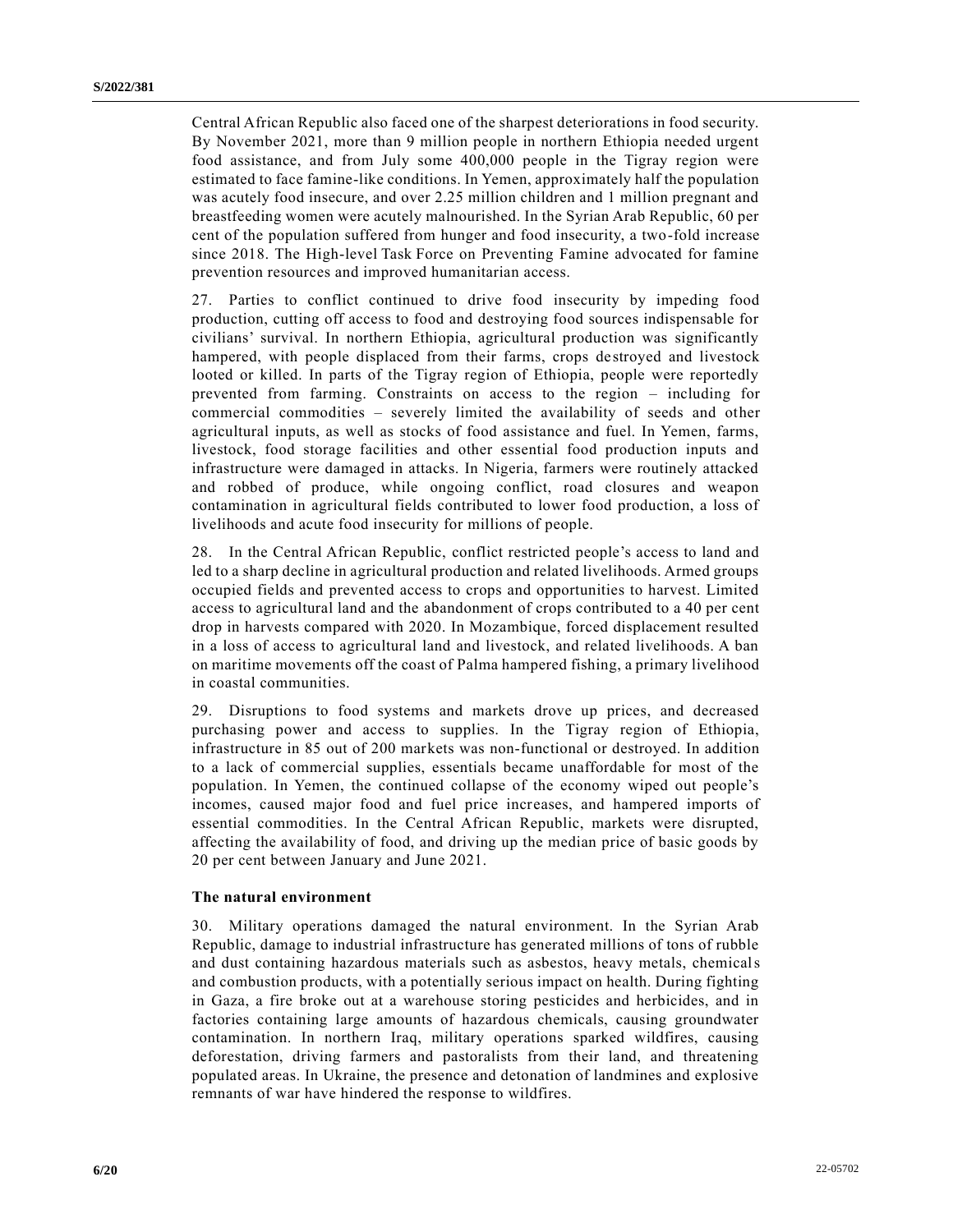31. Weak governance, disruption and neglect resulting from prolonged conflict have also taken a heavy toll on the natural environment. In the Democratic Republic of the Congo, weak governance has enabled the exploitation of forests, wildlife and minerals, and contributed to deforestation. In eastern Ukraine, disruptions to industrial mine maintenance have posed a risk of groundwater contamination with toxic and radioactive materials. In Libya, oil spills from ill-maintained power plants, oil fields and offshore installations resulted in coastal pollution in some areas. Weak governance and decreased maintenance capacity led an aging fuel tank in Baniyas, Syrian Arab Republic, to leak nearly  $12,000$  m<sup>3</sup> of heavy fuel oil into the Mediterranean Sea in August 2021, imperilling marine environments and the health of local communities. A rusting oil tanker moored in the port of Aden, Yemen, sank and contaminated over 20 km of beaches, including a large nature reserve. The deteriorating floating storage and offloading tanker *Safer* also remained off the west coast of Yemen, illustrating the need to urgently mitigate the imminent threat of destroying ecosystems, jeopardizing livelihoods, contaminating the food ch ain and forcing critical ports to close.

#### **Forced displacement**

32. By mid-2021, an estimated 84 million people were forcibly displaced, compared with 82.4 million by the end of 2020.<sup>6</sup> Nearly 50.9 million people were internally displaced by conflict, 4.4 million were asylum-seekers, and 26.6 million were refugees. In the Syrian Arab Republic, 6.6 million people, some of whom had been displaced up to 25 times, remained displaced. With some 5.6 million internally displaced persons, the Democratic Republic of the Congo was home to one of the largest populations of such persons in the world, while also hosting more than 500,000 refugees. Ethiopia had more than 4.2 million internally displaced persons by the end of 2021, including over 2.1 million displaced owing to the conflict in the north. Colombia had 4.9 million conflict-related internally displaced persons and Yemen had 4.3 million.

33. In many conflicts, internally displaced persons faced heightened dangers and challenges, including sexual violence, family separation, arbitrary arrest or detention, exposure to explosive remnants of war, and limited access to food, shelter, health, water, sanitation and education. Women and children formed the large majority of internally displaced persons. Over 30.5 million internally displaced persons were children and young people.<sup>7</sup> Five million internally displaced persons were living with disabilities, and 2.6 million were elderly, putting them at greater risk of abuse and neglect.

34. In follow-up to the September 2021 report of the High-level Panel on Internal Displacement, the Secretary-General issued a draft Action Agenda on Internal Displacement in December 2021. It contains a common vision of stepped-up efforts to address internal displacement, including by advancing durable solutions, preventing new displacement crises, and ensuring that those facing displacement receive effective protection and assistance. The draft Action Agenda, which is undergoing consultations with key stakeholders prior to its finalization, renews the Secretary-General's call for all Governments to urgently put in place policies, training, guidance, and other measures to protect civilians during conflict and reduce displacement risks.

<sup>6</sup> Office of the United Nations High Commissioner for Refugees, "Mid-year trends 2021".

<sup>7</sup> High-level Panel on Internal Displacement, *Shining a Light on Internal Displacement: a Vision of the Future* (2021).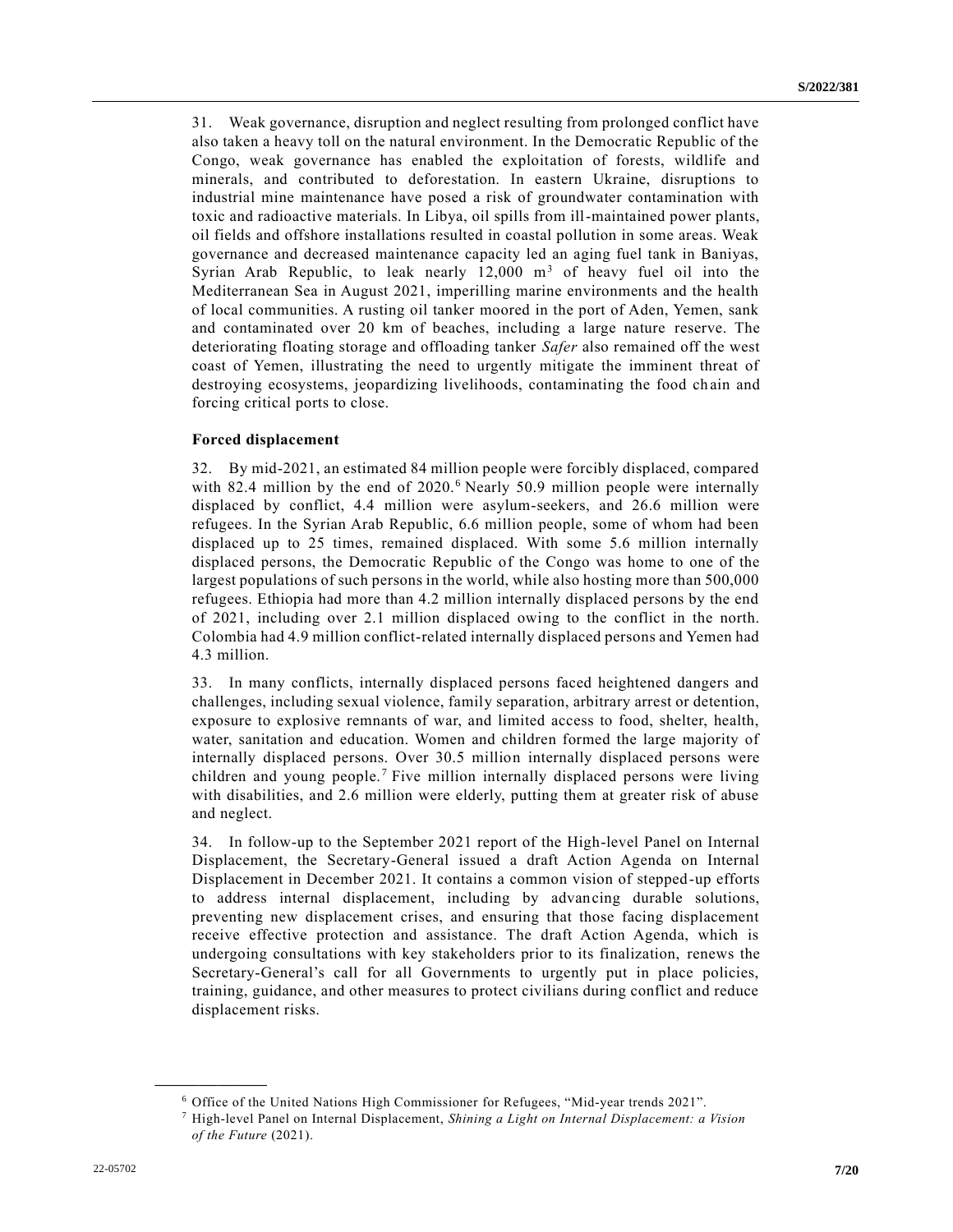# **C. Specific vulnerabilities**

## **Children**

35. In the conflicts in Afghanistan, Cameroon, the Democratic Republic of the Congo, Ethiopia, Iraq, Mozambique, Somalia, the Syrian Arab Republic, Ukraine, Yemen and elsewhere, the number of children killed, injured and subjected to sexual violence remained very high, with devastating effects on the mental health and development of survivors. Harm including amputation, paralysis, loss of vision or hearing and psychological trauma led to social exclusion and impeded access to education.

36. Children in Afghanistan, Cameroon, the Central African Republic, Colombia, the Democratic Republic of the Congo, Mozambique, Nigeria, Somalia, Yemen and elsewhere faced elevated risks of abduction and recruitment, and use in hostilities (see [S/2022/272\)](https://undocs.org/en/S/2022/272). In Iraq, the Syrian Arab Republic and elsewhere, children continued to be detained for actual or alleged association with armed groups or for security reasons. Some were ill-treated, tortured and denied due process. The Hawl camp in the Syrian Arab Republic contained approximately 36,300 children. They had inadequate access to food, water, health care and education. Many were deliberately separated from their caregivers.

37. Throughout 2021, educators were killed, injured, kidnapped, and assaulted across at least 13 countries and territories affected by conflict. <sup>8</sup> The highest recorded numbers of killed educators were in Afghanistan and the highest recorded numbers of kidnapped educators were in Nigeria and Yemen. In Afghanistan, Burkina Faso, Cameroon, the Central African Republic, the Democratic Republic of the Congo, Ethiopia, Mali, Myanmar, the Niger, Nigeria, Somalia, the Syrian Arab Republic, Ukraine, the Occupied Palestinian Territory, the Central Sahel and elsewhere, attacks on and the military use of schools deprived children of learning and other services received through schools, and made them more vulnerable to other dangers. In Afghanistan, in the first nine months of 2021, over 900 schools were destroyed, damaged or closed and their rehabilitation hindered by the presence of explosive hazards. In southern Borno and northern Yobe States in Nigeria, at least 15 schools were damaged or set ablaze in attacks. In Ethiopia, thousands of schools were entirely or partially damaged and more than 30,000 teachers were displaced. In Myanmar, 60 schools and university campuses were used for military purposes in 13 states and regions.

38. The Security Council's adoption of resolution [2601 \(2021\)](https://undocs.org/en/S/RES/2601(2021)) is welcome, in which the Council calls for measures to protect schools from attack and encourages States to mitigate and avoid the military use of schools. Equally welcome are all new endorsements of the Safe Schools Declaration and recent efforts in Nigeria, South Sudan and Ukraine to implement the Declaration and the associated Guidelines for Protecting Schools and Universities from Military Use during Armed Conflict.

## **Sexual violence**

**\_\_\_\_\_\_\_\_\_\_\_\_\_\_\_\_\_\_**

39. In conflicts in the Central African Republic, the Democratic Republic of the Congo, Ethiopia, Somalia and elsewhere, parties continued to use sexual violence as a tactic of war and terror, and a form of torture and political repression (see [S/2022/272\)](https://undocs.org/en/S/2022/272). In general, conflict-related sexual violence remained significantly underreported owing to fears of reprisals, gender inequality and stigma, while impunity for perpetrators persisted. Women and girls accounted for at least 97 per cent of recorded victims.

<sup>8</sup> Figures provided by Insecurity Insight.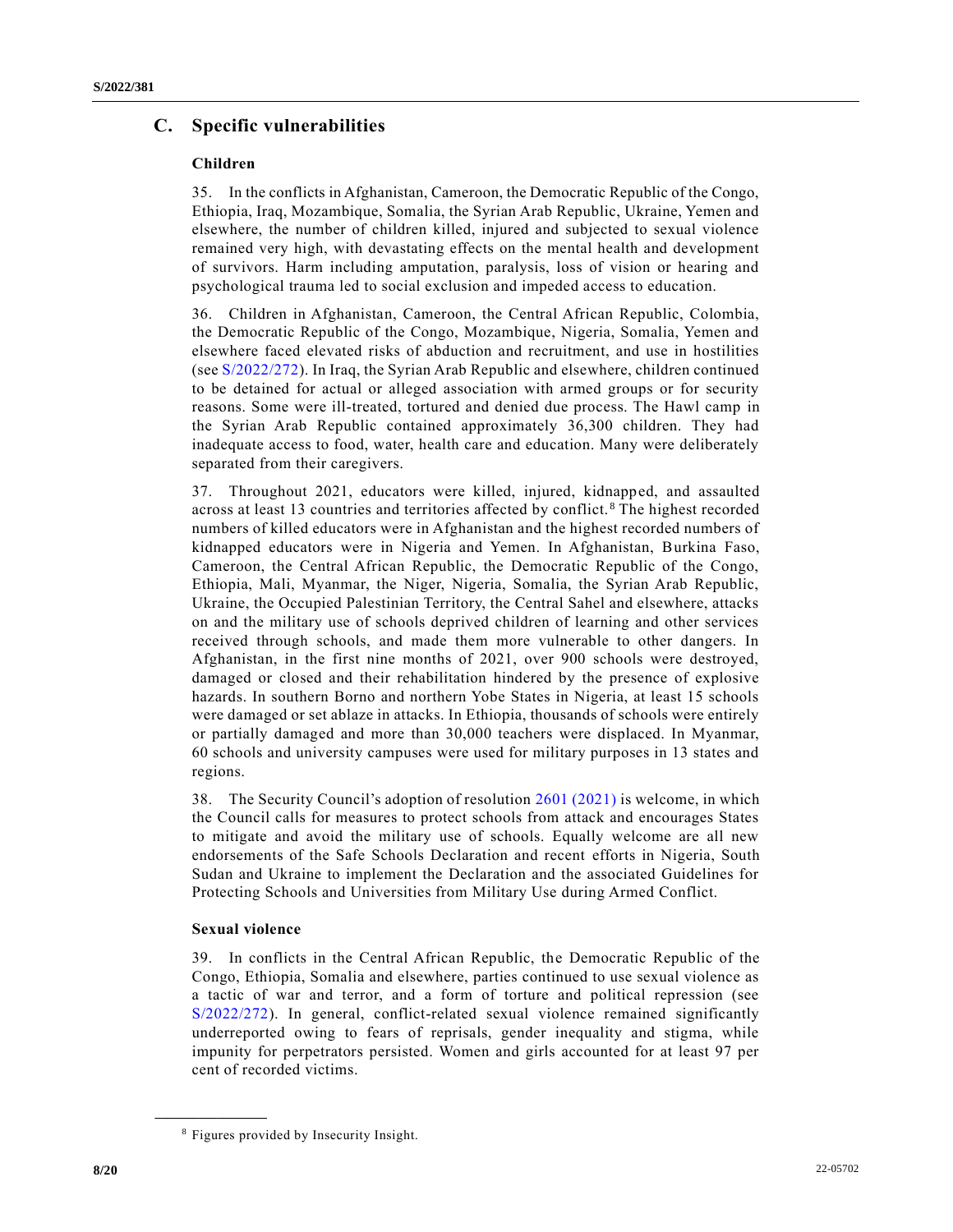40. In many places, survivors' access to medical, psychosocial and legal support was severely restricted because of poor infrastructure, insecurity and other factors. Stigma, weak institutions and survivors' lack of trust in the judicial system hampered the pursuit of justice. Nevertheless, accountability measures for sexual violence were recorded. The decision of the International Criminal Court (ICC) in the Ongwen case was the first international conviction for forced pregnancy as a war crime and crime against humanity.<sup>9</sup> In Iraq, the Yazidi Female Survivors Act was adopted on 1 March 2021 to provide support, including reparations, to survivors of sexual violence perpetrated by Da'esh.

#### **Persons with disabilities**

41. Persons with disabilities comprise an estimated 15 per cent of any given population, and conflict only increases this prevalence. In Afghanistan, the Central African Republic, Myanmar, eastern Ukraine and elsewhere, persons with disabilities faced barriers in accessing health care, water, sanitation, food, education and employment.

42. Across the Syrian Arab Republic, the disability rate was 25 per cent, while the rate amongst internally displaced persons was around 36 per cent. In Afghanistan, decades of conflict have left approximately 800,000 people with severe disabilities. Stigmatization, combined with limited access to rehabilitation and education, hampered livelihood opportunities. In the Democratic Republic of the Congo, 28 per cent of those surveyed reported difficulties related to sight, hearing, mobility, cognition, self-care and/or communication.

43. When civilians fled to safer areas, those with disabilities, including children and older people, were often left behind because of limited mobility and physical barriers. Those who did flee often lacked their assistive devices and faced accessibility challenges upon arriving in safer areas. They were often at higher risk of violence, discrimination, neglect, gender-based violence, exploitation and abuse. They faced barriers in accessing basic services and were often excluded from education and livelihood opportunities. In the Sudan, Ethiopian refugees with disabilities described stigmatization and discrimination, an inability to access information ab out available services, and physical barriers in their access to food, water points, sanitation, health centres and schools.

44. In November 2021, the Senate of the Democratic Republic of the Congo adopted a law on the protection and promotion of the rights of persons with disabilities. In July 2021, the Government of Somalia launched a National Disability Agency responsible for designing, developing, and implementing laws, policies and programmes to promote the rights of persons with disabilities.

#### **Journalists**

45. According to the United Nations Educational, Scientific and Cultural Organization, 20 out of 55 journalist killings recorded in 2021 occurred in countries affected by conflict – Afghanistan  $(7)$ , Burkina Faso  $(2)$ , Colombia  $(1)$ , the Democratic Republic of the Congo (3), Ethiopia (2), Myanmar (2), Somalia (2) and Yemen (1). Of these, 12 resulted from direct attacks or incidental harm.

#### **The missing**

**\_\_\_\_\_\_\_\_\_\_\_\_\_\_\_\_\_\_**

46. Concerns remained over the number of persons going missing. The International Committee of the Red Cross (ICRC) registered more than 29,000 new missing persons cases in 2021 and was following 173,800 cases, about 75 per cent more than five

<sup>9</sup> See [www.icc-cpi.int/uganda/ongwen.](https://www.icc-cpi.int/uganda/ongwen)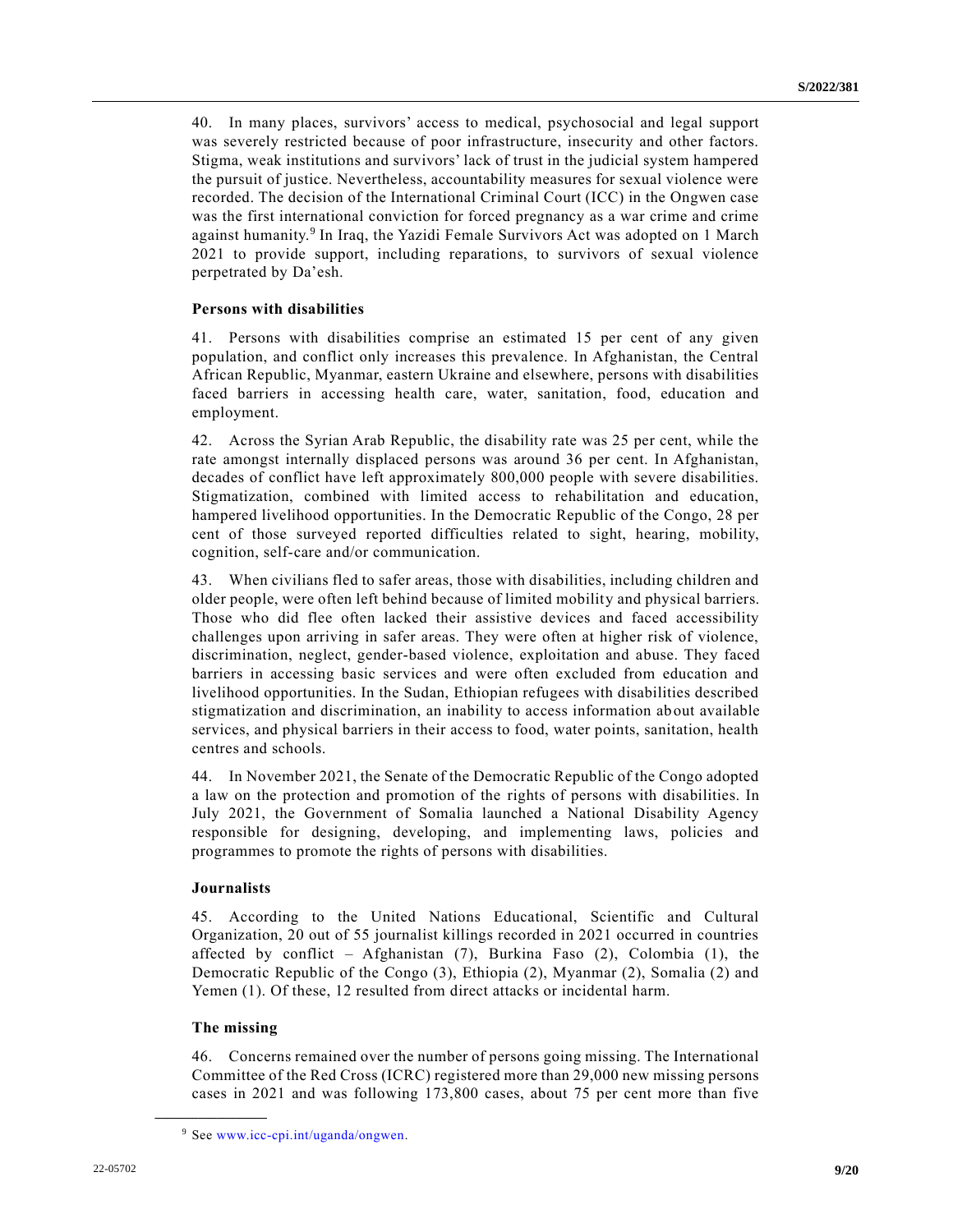years ago. As at 31 August 2021, ICRC and the Ukrainian Red Cross had registered approximately 1,880 cases of disappearances in relation to the conflict in eastern Ukraine, 43 per cent of which were still unaccounted for.

47. In Colombia, the Unit for the Search of Persons Deemed as Missing, created by the 2016 Final Peace Agreement between the Government of Colombia and the former Fuerzas Armadas Revolucionarias de Colombia-Ejército del Pueblo (FARC-EP), established in 2021 10 new regional search plans with an ethnic and gender approach. Of note, two individuals who had been missing for 20 and 53 years were successfully reunited with their families in 2021. In total, the Unit has recovered 376 bodies and has delivered 42 bodies to their families since its creation.

#### **Sexual exploitation and abuse**

48. Despite clear gains, allegations of sexual exploitation and abuse involving United Nations personnel continued. In his 2021 report on special measures for protection, the Secretary-General looked at progress made over the previous five years and explored areas for improvement  $(A/76/702)$ . The Secretary-General is committed to prioritizing the rights and dignity of victims, scaling up actions at the country level to tackle the root causes of these wrongs, and identifying and mitigating the risk of this misconduct to prevent its occurrence.

#### **United Nations peacekeeping and special political missions**

49. In the Central African Republic, the number of incidents of civilian harm attributed to State actors and other security personnel in support of the Gove rnment increased, creating challenges for peacekeepers serving to protect civilians. Continued uncertainties in the political transition exacerbated the impact of conflict in Mali, as armed groups continued to expand their operations towards the south and west of the country. An increased threat of explosive ordnance in the Central African Republic, the Democratic Republic of the Congo and Mali affected peacekeepers' movements.

50. To address these challenges, United Nations peacekeeping missions leveraged the full range of tools and capabilities to protect civilians, including political engagement and good offices. Missions in Mali and South Sudan have increasingly established temporary operating bases as forward staging points for civilian personnel, enabling them to launch and conduct more protection activities, including dialogue, community engagement and investigations in otherwise out-of-reach areas. These efforts are in line with efforts to build on and improve unarmed approaches to the protection of civilians as part of an integrated and comprehensive response. Technical advice by peacekeeping operations contributed to efforts towards enhanced accountability, including through the operationalization of the Special Criminal Court in Bangui, the progress of the Gender-based Violence and Juvenile Court in Juba and the deployment of mobile courts throughout South Sudan, and the prosecution of several perpetrators of serious crimes in the Democratic Republic of the Congo.

51. In the Transition Plan for the drawdown of the United Nations Organization Stabilization Mission in the Democratic Republic of the Congo, protection was prioritized in each of the benchmarks. Peacekeeping missions used data analysis to identify and anticipate threats to civilians, make evidence-based decisions and assess mission performance related to the protection of civilians. The missions in the Democratic Republic of the Congo, Mali and South Sudan, and Abyei, all worked to strengthen early warning and rapid response systems for the protection of civilians. Finally, a review of civilian harm mitigation in United Nations peacekeeping operations was conducted to improve measures to prevent, track, mitigate and address potential harm to civilians resulting from peacekeeping military and police operations.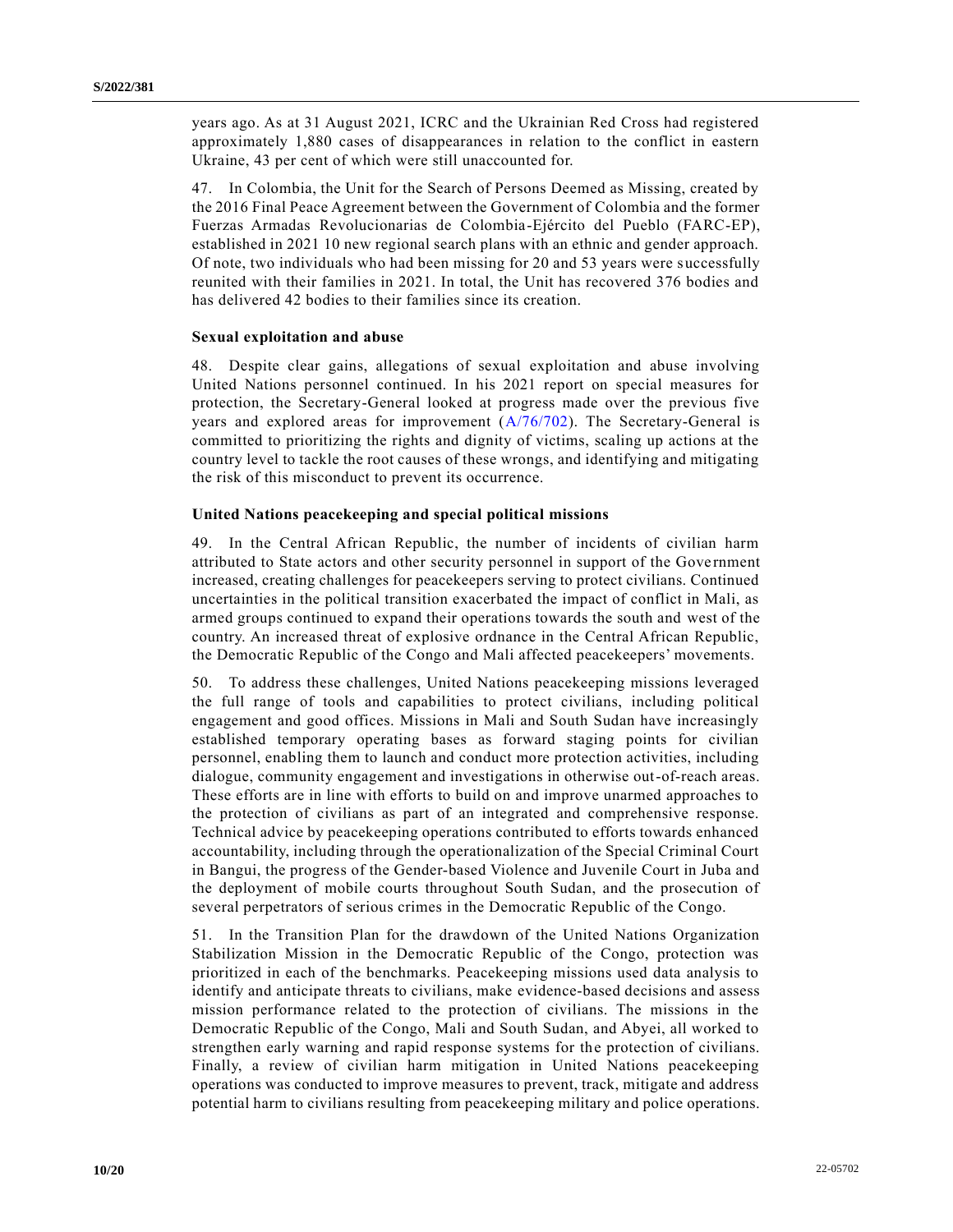52. Special political missions continued to contribute to the protection of civilians, including through political engagement to prevent and resolve conflict, advance human rights and the rule of law, and support the delivery of humanitarian assistance. In Sudan, the United Nations Integrated Transition Assistance Mission in the Sudan continued to support the transitional Government in implementing its plan for the protection of civilians [\(S/2020/429\)](https://undocs.org/en/S/2020/429), including through the establishment of statelevel protection of civilians committees in the five states of Darfur, the launch of the first in a series of round tables between the committees and community representatives, and support to the Sudanese Police Force in assessing needs in the implementation of the police's protection mandate.

## **D. Accountability for international crimes**

53. Although allegations of international crimes continued to outpace the investigation and prosecution of such crimes, accountability efforts persisted through national, regional, international and hybrid mechanisms. In Ethiopia, three soldiers were convicted of rape and one of killing a civilian in the Tigray region. In Colombia, the period of validity of a national victims' law was extended until 2030 to provide additional time for the judiciary to investigate and assist conflict victims. In Sweden, prosecutors charged the chair of a private company with complicity in war crimes committed in southern Sudan between 1999 and 2003.

54. Some States exercised jurisdiction over crimes committed abroad. A United States court found a Liberian former colonel liable for war crimes and crimes against humanity during a 1990 massacre of 600 civilians. In the first univers al jurisdiction trial in Switzerland, a former rebel commander was convicted of war crimes committed during the civil war in Liberia. In Germany, a court determined that a Da'esh member had committed acts of genocide in connection with the enslavement and death of a Yazidi child. A French court sentenced a Rwandan former taxi driver for complicity in genocide and crimes against humanity. In Argentina, a court authorized an investigation into war crimes allegedly committed against the Rohingya.

55. Hybrid and international accountability bodies also made progress. A former Kosovo<sup>10</sup> Liberation Army fighter was arrested and detained on war crimes charges brought by the Kosovo Specialist Chambers. The ICC awarded \$30 million in reparations to victims of war crimes and crimes against humanity committed in Ituri, Democratic Republic of the Congo, in 2002–2003. It also charged a former rebel leader with crimes against humanity and war crimes committed in the Central African Republic in 2013. The ICC Prosecutor confirmed the initiation by the Office of the Prosecutor of an investigation concerning the situation in Palestine since 13 June 2014. The Office of the United Nations High Commissioner for Human Rights and the Ethiopian Human Rights Commission, in their joint investigation into the conflict in the Tigray region of Ethiopia, found reasonable grounds to believe that violations of international human rights and humanitarian law had been committed by all parties. The Independent Fact-Finding Mission on Libya established by the Human Rights Council found reasonable grounds to believe that war crimes had been committed in the country.

<sup>&</sup>lt;sup>10</sup> References to Kosovo shall be understood to be in the context of Security Council resolution [1244 \(1999\).](https://undocs.org/en/S/RES/1244(1999))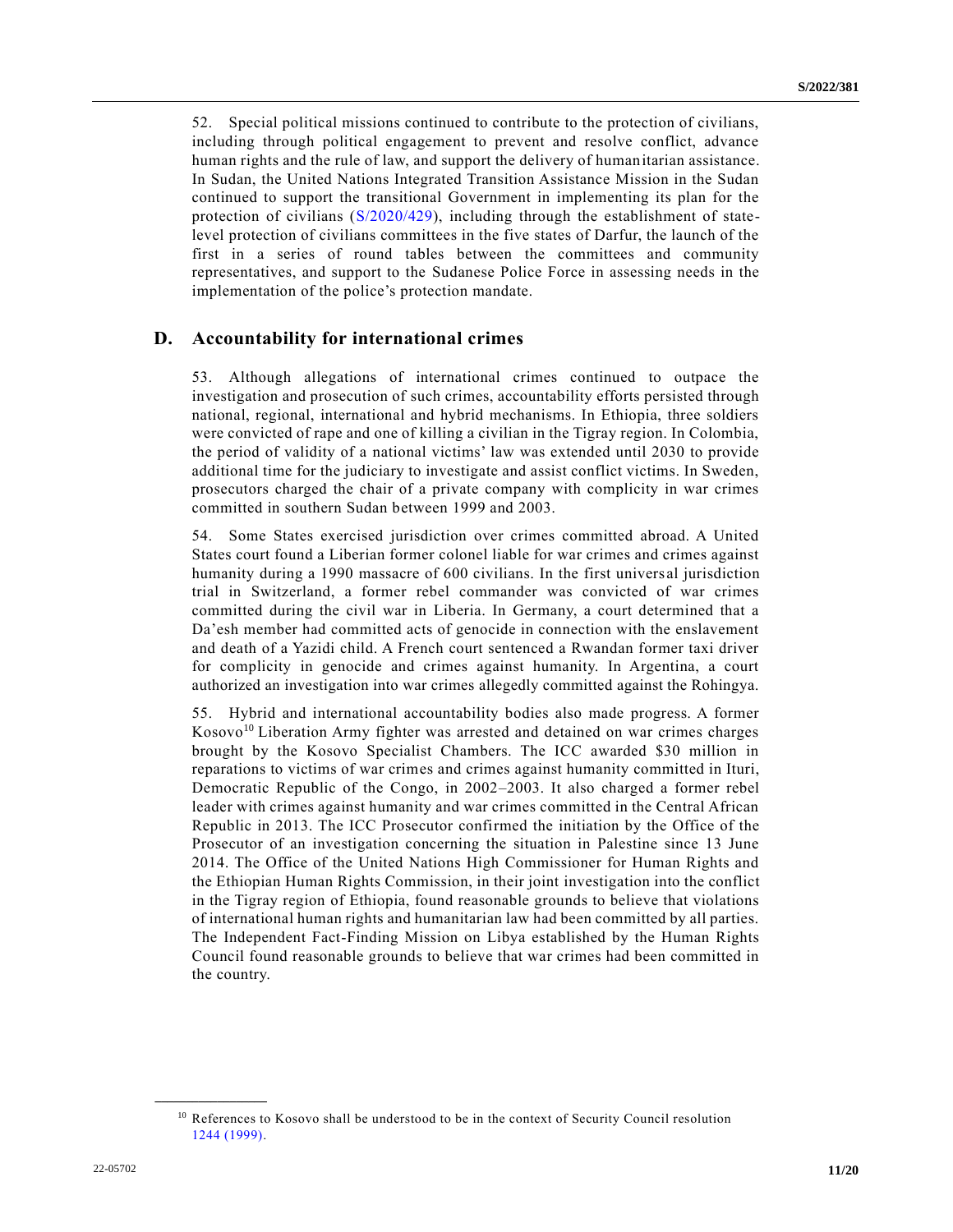# **III. Challenges to humanitarian operations in armed conflict**

56. In recent years, humanitarian operations have faced a range of overlapping challenges. Hostilities and the physical environment have made it difficult to reach people in need in a timely and sustainable manner. Some parties have imposed severe limitations or conditions on humanitarian activities, thereby impeding principled humanitarian action, and have imposed bureaucratic measures that have slowed or stalled operations. Engagement with a proliferating number of armed groups has been challenging. In some instances, States have prohibited or severely restricted humanitarian access to areas in which armed groups designated as terrorist organizations have been present. Non-governmental organizations (NGOs) have had their activities suspended because of perceptions that their assistance has been in support of groups considered terrorist organizations. States' sanctions and broadly conceived counter-terrorism measures have impeded principled humanitarian activities. These constraints have resulted in uneven coverage and prioritization based on opportunity instead of need. They have also made needs assessments and the monitoring of activities more challenging.

57. While acceptance by beneficiaries and communities is key to gaining and maintaining safe humanitarian access, misinformation and disinformation have eroded trust, put humanitarians at risk of harm and ultimately jeopardized humanitarian operations. Social media have facilitated the spread of harmful information influencing various audiences. Humanitarian organizations have invested significant resources in monitoring and countering false information about themselves.

58. When humanitarian activities have been politicized, community acceptance has been jeopardized. Humanitarian staff have been intimidated, arrested and detained in the course of their functions. Humanitarian workers and assets have also come under attack.

59. Many of these factors have combined to hinder humanitarian activities in the Central African Republic, Ethiopia, Yemen and other conflict-affected countries, with harsh consequences related to the availability of essentials for survival, including food. This is despite clear international humanitarian law obligations on all parties to conflict to allow and facilitate the rapid and unimpeded passage of humanitarian relief for civilians in need and to protect humanitarian personnel and assets.

# **A. Bureaucratic and administrative impediments**

60. Overlapping bureaucratic and administrative impediments have often slowed, undermined or stalled principled humanitarian operations, leaving civilians without essentials and disrupting community acceptance. Such impediments have included complex and opaque registration processes for humanitarian organizations; visa and other entry requirements; movement restrictions; interference with staff recruitment, beneficiary selection and humanitarian activity; administrative delays; heavy levies and restrictions on imports; and misalignment of policies at the central and local levels. Bureaucratic and administrative impediments have also generated higher costs for humanitarians and vulnerability to liability under local laws. Many of these overlapping challenges have arisen in Afghanistan, the Central African Republic, the Democratic Republic of the Congo, Ethiopia, Iraq, the Sudan, eastern Ukraine, Yemen and elsewhere.

61. In Yemen last year, some 19 million people lived in areas where aid delivery was impeded by entry visa delays, movement limitations, delays or refusals in approving projects, and attempts to interfere with aid delivery. Constraints were particularly severe in areas controlled by the de facto authorities and included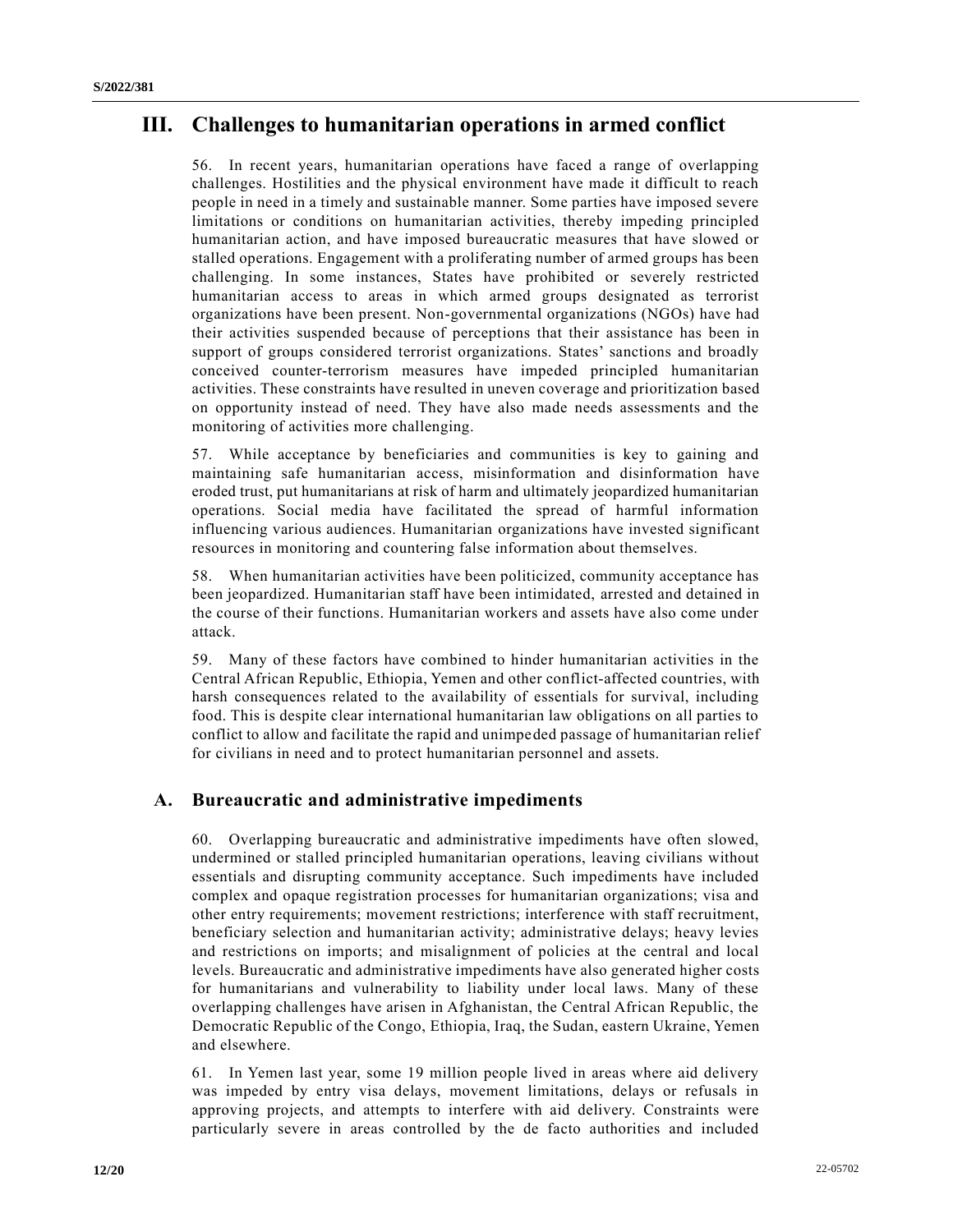limitations on the movement of female humanitarian workers. Impediments caused major delays and generated additional pressure on already-stretched humanitarian resources. Some progress has been made; humanitarian engagement with authorities has helped to reduce some of these constraints, including the backlog of visas, permits and NGO project approvals.

62. In Ethiopia from July to December 2021, humanitarians faced major impediments in transporting key supplies, including fuel and medicines, to the Tigray region, owing to fighting, attacks on and looting of relief convoys, and long bureaucratic delays. During that period, of the estimated 500 trucks per week of relief supplies required, only 11 per cent reached the Tigray region. In Afghanistan, the most common constraint has been active interference with humanitarian programming, including activities of female staff providing key services for women and girls. In eastern Ukraine, operations were hindered by cumbersome registration and lengthy approval processes for movements between government- and non-government-controlled areas. In Ninawa, Iraq, United Nations agencies needed two authorizations to cross checkpoints, while international NGOs required four and national NGOs required seven.

63. In Myanmar, bureaucratic impediments included burdensome and lengthy travel approval processes, and difficulties in obtaining visas for international staff and registering organizations. In some parts of the country, humanitarian access to people in need was blocked because of delayed or denied travel authorizations, tightened bureaucratic requirements and new roadblocks and checkpoints. Humanitarian organizations were prevented from distributing aid to populations perceived to be affiliated with the opposition. Access impediments left many communities with little access to food, health care, shelter, safe drinking water or sanitation facilitie s.

## **B. Engagement with non-State armed groups**

64. Up to 160 million people live in areas under the direct control of non-State armed groups or where control is contested. In 2020, ICRC identified around 100 armed conflicts around the world, involving 60 States and more than 100 non-State armed groups as parties. In 2021, the number of non-international armed conflicts had more than doubled since the early 2000s, from fewer than 30 to over 70.

65. Humanitarian engagement with non-State armed groups is indispensable for gaining safe and timely access to populations living under their control or influence, and for promoting respect for international humanitarian law. In 2021, Geneva Call's engagement with non-State armed groups on the promotion of international humanitarian law resulted in an armed group in the Syrian Arab Republic moving some military bases outside civilian areas, an armed group in Yemen signing a unilateral declaration on the protection of health care, and over 1,000 members of non-State armed groups being trained on the protection of children, education and the prohibition of sexual violence.

66. The Security Council has recognized the need for consistent engagement with all parties to conflict for humanitarian purposes (see [S/PRST/2013/2\)](https://undocs.org/en/S/PRST/2013/2). Under international humanitarian law, an impartial humanitarian organization may offer its services to any party to an armed conflict for the benefit of persons who are not fighting, whether the party is a State or a non-State armed group, irrespective of any sanctions or terrorist designation of the party. Such an offer, and any resulting humanitarian engagement, does not amount to recognition or support of that party and does not have any bearing on its legal status, nor does it amount to interference in the conflict or an unfriendly act.

67. In some conflicts, humanitarian engagement with non-State armed groups may be limited or lacking because of security constraints, the effect of terrorism-related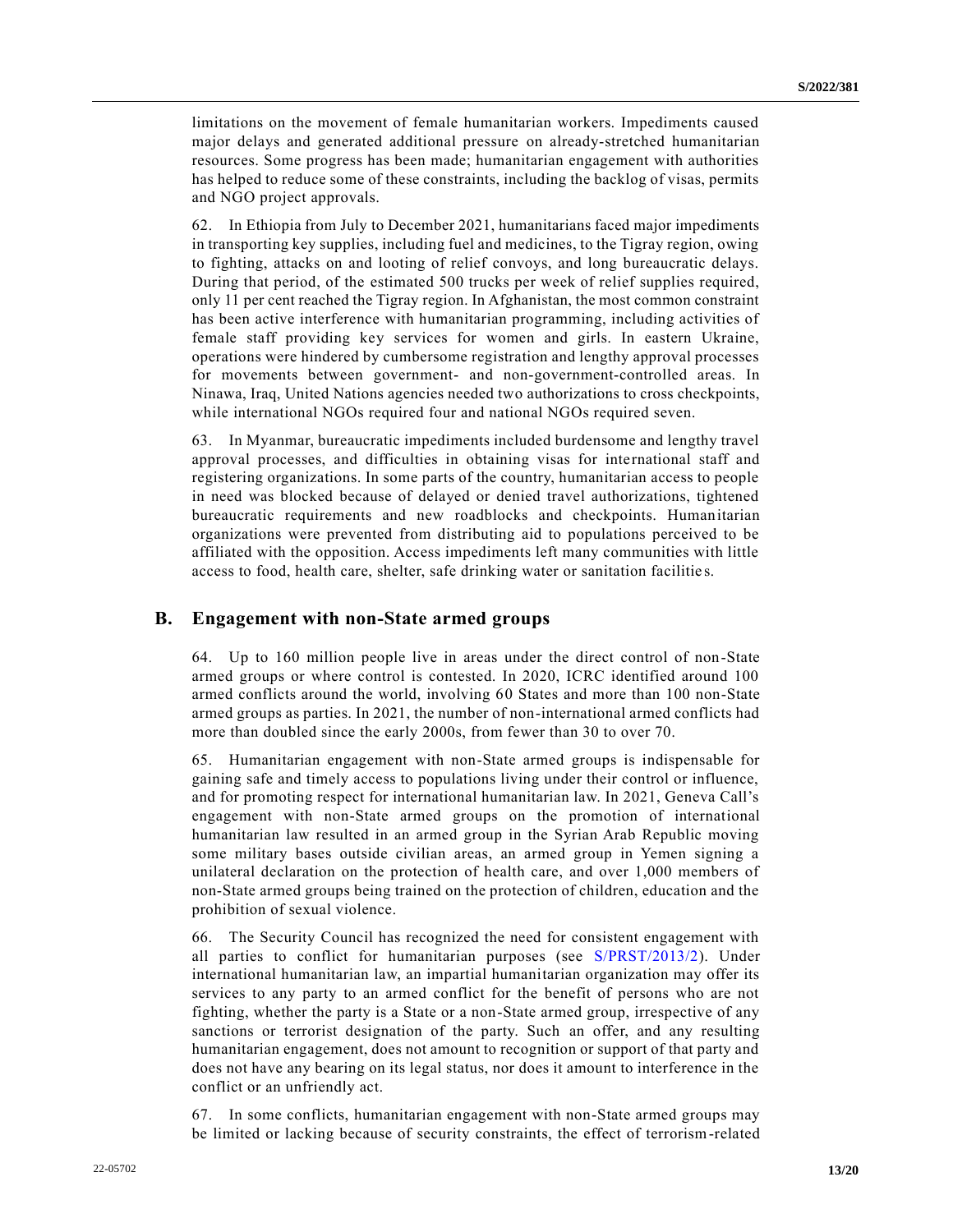designations, or a lack of capacity and resources. The multiplication and fragmentation of such groups also poses a challenge to humanitarian engagement. In turn, this limits humanitarian access to people in need living in areas under such groups' influence. Different non-State armed groups will have distinct organizational structures and motivations that should inform how humanitarians engage with them.<sup>11</sup> In addition to a non-State armed group's familiarity with international humanitarian law, community acceptance is key to humanitarians' cooperative engagement, access, and security.

68. The growing presence of private military and security contractors has created distinct challenges for humanitarians trying to reach people in need, making humanitarian engagement with them equally critical. In the Central African Republic, humanitarian engagement and access negotiations with such contractors have been difficult. In western Central African Republic, the staff of such contractors have reportedly used humanitarian premises and accommodation for their own purposes.

# **C. Adverse effects of sanctions and counter-terrorism measures on humanitarian activities**

69. Humanitarian activities are often carried out in countries where groups and individuals designated under sanctions or counter-terrorism measures are present. Such measures have posed significant challenges to impartial humanitarian activities during armed conflict, at times impeding principled humanitarian action precisely where civilians need it and where provision is made for it in international humanitarian law.

70. Certain humanitarian activities and transactions necessary for humanitarian operations could fall within the scope of United Nations, regional and national measures, as could humanitarian goods that are diverted and end up in the hands of designated groups or persons. Such measures can also preclude the provision of goods considered dual-use items, such as protective equipment and water pumps. Moreover, to comply with sanctions and counter-terrorism measures, some States have imposed restrictive conditions on funding to ensure that funded activities do not benefit designated persons or entities. In some instances, complying with restrictions could prevent humanitarian organizations from operating in accordance with humanitarian principles.

71. Sanctions and counter-terrorism measures have also led banks to delay or block transactions, refuse to process payments, and close accounts in connection with humanitarian operations in areas they consider high-risk, causing delays and even the cessation of humanitarian activities. Other private-sector actors, such as insurers and traders, have increasingly shown similar reluctance. In some instances, all this has led humanitarian organizations to discontinue operations in places where sanctions and counter-terrorism measures apply, even when people's needs there were high. These adverse effects have undermined humanitarian organizations' ability to act in accordance with humanitarian principles, jeopardized community acceptance and staff security, and hindered access to civilians in need.

72. In its resolutions [2462 \(2019\)](https://undocs.org/en/S/RES/2462(2019)) and [2482 \(2019\),](https://undocs.org/en/S/RES/2482(2019)) the Security Council urged Member States to ensure that counter-terrorism measures complied with their obligations under international humanitarian and human rights law, and to take into account potential effects of those measures on humanitarian activities, including medical activities. The Council has also given clear signals that its sanctions are not intended to have adverse humanitarian consequences, and has reaffirmed that

<sup>&</sup>lt;sup>11</sup> Herbet and Drevon, "Engaging armed groups".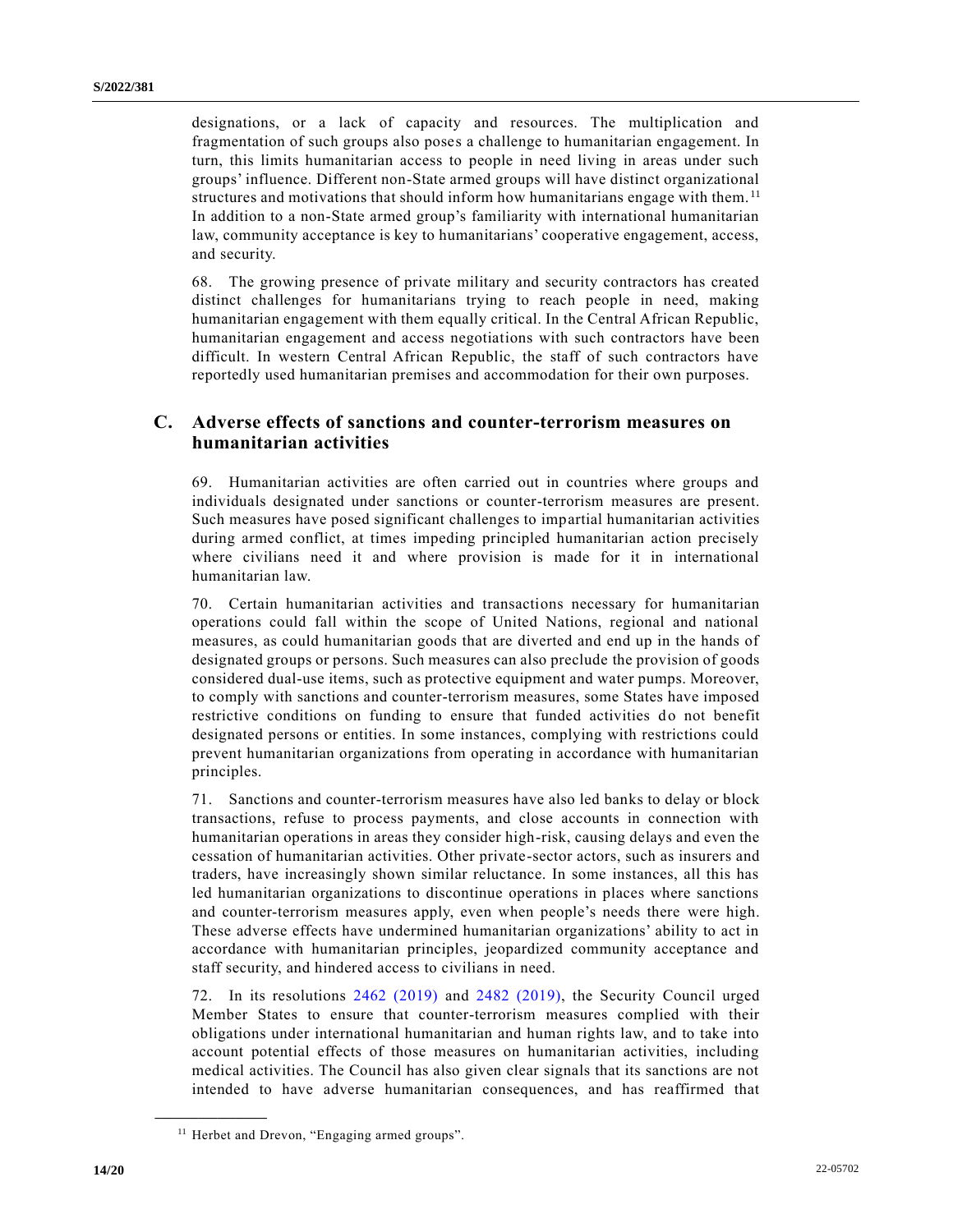measures to implement sanctions need to comply with international humanitarian and human rights law.

73. This should translate into ensuring that sanctions and counter-terrorism measures do not impede impartial humanitarian activities. In this regard, several countries have excluded impartial humanitarian activities from the scope of their sanctions and counter-terrorism measures. While some jurisdictions have issued general and case-by-case licences and derogations excluding the application of sanctions to humanitarian activities, humanitarian organizations often consider the latter approach unworkable for practical, operational and legal reasons.

74. It is welcome that the Council, in its resolution [2615 \(2021\),](https://undocs.org/en/S/RES/2615(2021)) clarified that humanitarian assistance and other activities that support basic human needs in Afghanistan are not a violation of the financial sanctions applicable to designated individuals and entities associated with the Taliban. This decision, now reflected in the domestic law of a growing number of countries, will enable urgently needed humanitarian action to save lives and livelihoods in Afghanistan. It also serves as a standard to follow in all sanctions and counter-terrorism measures.

## **D. Hostilities and attacks on humanitarian personnel and assets**

75. In Afghanistan, the Central African Republic, the Democratic Republic of the Congo, Mali, Somalia, the Syrian Arab Republic and elsewhere, hostilities have significantly hampered and endangered humanitarian operations. In Somalia, fighting has impeded the movement of humanitarian personnel and supplies along main routes. Fighting between non-State armed groups has impeded humanitarian access to the centre and north of Mali. In the Central African Republic, insecurity has forced NGOs to scale back or suspend their activities, and the increased use of explosive devices has hampered humanitarian movement and civilians' access to assistance and services. In the Democratic Republic of the Congo, humanitarian workers have been forced to regularly suspend their operations because of hostilities. In Yemen, years of conflict have closed or damaged roads and major supply lines, and rendered telecommunications services unreliable.

76. Insecurity has led international humanitarian organizations to adapt their delivery modalities by opting for bulk or one-time deliveries, relocate multiple times and increasingly rely on local partners. In turn, that situation has weakened community acceptance and thus humanitarian access, while shifting security risks onto local organizations.

77. As many international humanitarian actors turn to local organizations to deliver in areas with severe access constraints, the transfer of risk can have a serious impact on the safety and security of local staff, as highlighted by the number of national staff injured and killed in recent years. Procuring security equipment and training can help to account for difficulties operating in these areas.

78. The cost of humanitarian operations in high-risk or severely constrained environments is significantly higher than in other environments, as it requires security equipment such as armoured vehicles and satellite phones, as well as boats or aircraft to reach people in need. Humanitarian partners with successful acceptance and access strategies have invested in building relationships with communities with a focus on quality programming, but this has increased operating costs.

79. In many situations of conflict, attacks on humanitarian workers and assets are cause for grave concern. In 2021, 143 security incidents against humanitarian workers were recorded in 14 countries and territories affected by conflict – Afghanistan, Burkina Faso, Cameroon, the Central African Republic, the Democratic Republic of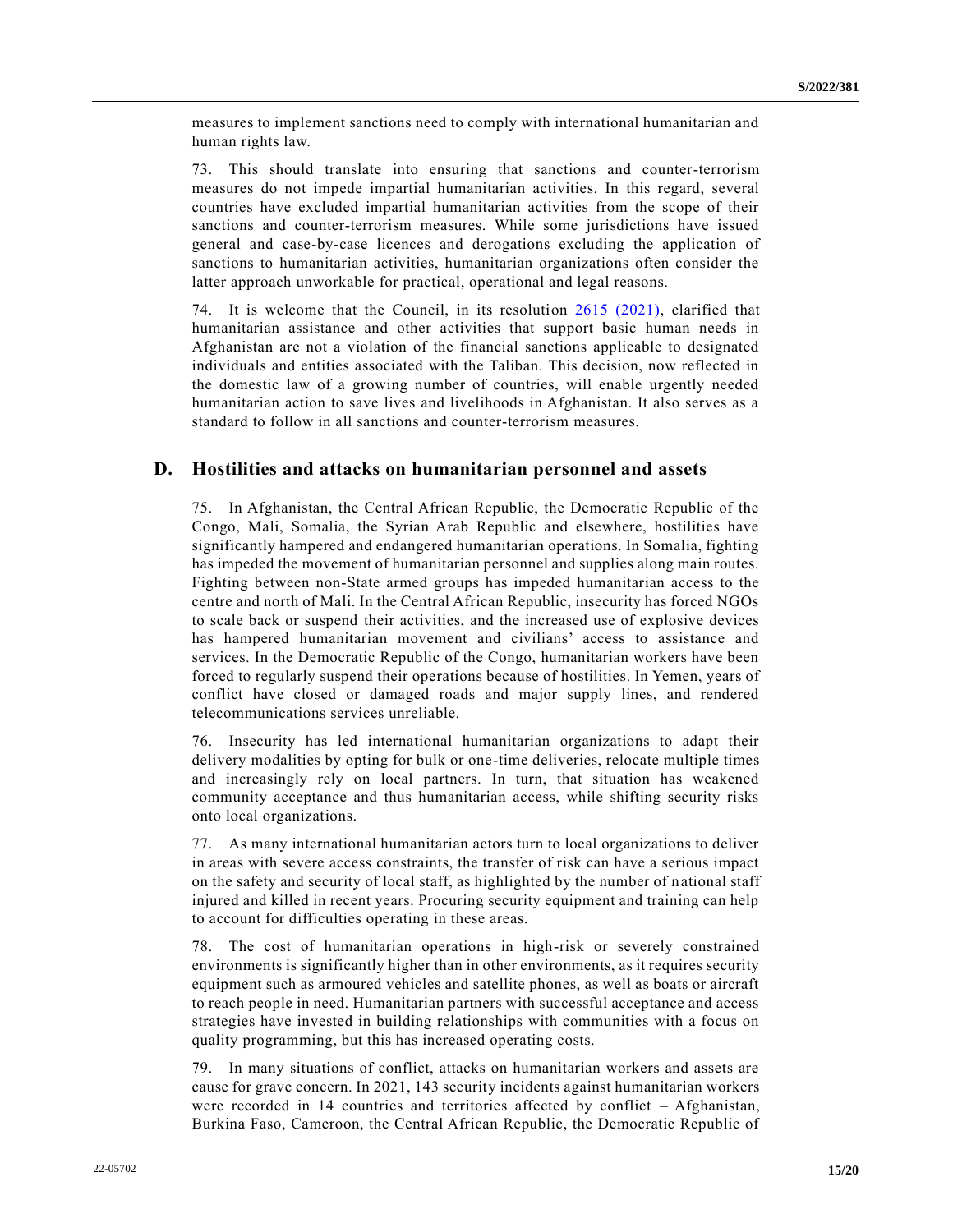the Congo, Ethiopia, Libya, Mali, Myanmar, Nigeria, Somalia, the Syrian Arab Republic, Yemen and the Occupied Palestinian Territory. Incidents included shootings, aerial bombardment and shelling, bodily and sexual assault, kidnapping, and explosions of landmines and improvised explosive devices, principally during ambushes, combat and crossfire, raids, and individual attacks.

80. These incidents resulted in the death of 93 humanitarian workers. The highest numbers of humanitarian workers' deaths were in Ethiopia, Afghanistan and the Syrian Arab Republic (19, 18 and 15 deaths, respectively). Kidnappings were most prevalent in Mali (41) and the Democratic Republic of the Congo (17). The Syrian Arab Republic and Afghanistan had the highest numbers of wounded humanitarians  $(36$  and 25 respectively).<sup>12</sup>

81. In the past five years, 408 humanitarians were killed, 459 were wounded and 367 were kidnapped in the following nine countries: Afghanistan, the Central African Republic, the Democratic Republic of the Congo, Libya, Mali, Nigeria, Somalia, the Syrian Arab Republic and Yemen. Of the 604 security incidents in these countries over the last five years, at least 28 per cent were kidnappings, 19 per cent were shootings, 17 per cent resulted from aerial bombardment, and 16 per cent were bodily or sexual assaults. Among the deadliest forms of attacks against humanitarian workers were shootings (35 per cent of deaths) and aerial bombardments (28 per cent of deaths).

82. In the nine reviewed countries over the past five years, the Syrian Arab Republic had the highest number of humanitarian deaths (174), followed by Afghanistan (67), the Central African Republic (42) and Nigeria (41). The greatest number of injuries to humanitarians was also in the Syrian Arab Republic (157 wounded), followed by Afghanistan (66 wounded), the Central African Republic (61 wounded) and the Democratic Republic of the Congo (56 wounded). In the past five years, 105 humanitarians were kidnapped in Mali, followed by the Democratic Republic of the Congo (91) and Afghanistan (57) (see table below).

|                                  | 2017 | 2018           | 2019           | 2020           | 2021           | <b>Total</b> |
|----------------------------------|------|----------------|----------------|----------------|----------------|--------------|
| Afghanistan                      |      |                |                |                |                |              |
| Killed                           | 15   | 14             | 18             | $\overline{2}$ | 18             | 67           |
| Wounded                          | 3    | 12             | 17             | 9              | 25             | 66           |
| Kidnapped                        | 13   | 21             | 15             | 6              | $\overline{2}$ | 57           |
| Central African Republic         |      |                |                |                |                |              |
| Killed                           | 17   | 10             | 6              | 3              | 6              | 42           |
| Wounded                          | 6    | 7              | 14             | 23             | 11             | 61           |
| Kidnapped                        |      | $\overline{4}$ | $\overline{4}$ | 5              | 5              | 18           |
| Democratic Republic of the Congo |      |                |                |                |                |              |
| Killed                           |      | 7              | 12             | $\overline{2}$ | 6              | 27           |
| Wounded                          | 1    | 10             | 23             | 13             | 9              | 56           |
| Kidnapped                        | 9    | 26             | 13             | 26             | 17             | 91           |

#### **Humanitarians killed, wounded or kidnapped**

<sup>&</sup>lt;sup>12</sup> See the Aid Worker Security Database. Available at [https://aidworkersecurity.org/.](https://aidworkersecurity.org/)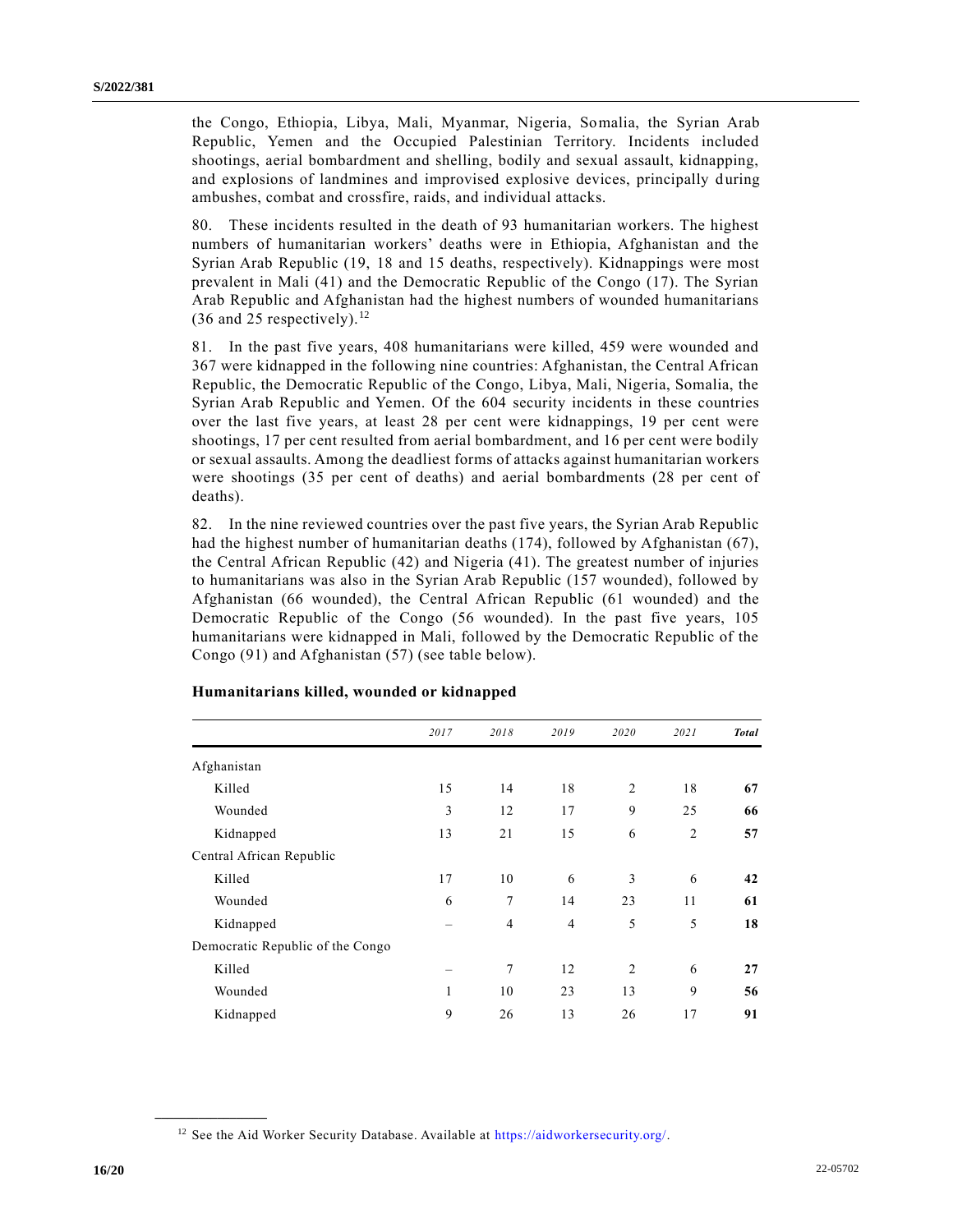|                      | 2017           | 2018           | 2019           | 2020                     | 2021              | <b>Total</b> |
|----------------------|----------------|----------------|----------------|--------------------------|-------------------|--------------|
| Libya                |                |                |                |                          |                   |              |
| Killed               |                | $\mathbf{1}$   |                |                          |                   | $\mathbf{1}$ |
| Wounded              | $\overline{3}$ | $\overline{2}$ | $\overline{c}$ | 3                        |                   | 10           |
| Kidnapped            |                | $\overline{c}$ |                | $\overline{\phantom{0}}$ | $\mathbf{1}$      | $\mathbf{3}$ |
| Mali                 |                |                |                |                          |                   |              |
| Killed               | 4              |                |                | 1                        | 3                 | 8            |
| Wounded              | $\overline{4}$ | 15             | $\overline{7}$ | 5                        | 3                 | 34           |
| Kidnapped            | $\mathfrak{2}$ | $\overline{7}$ | 22             | 33                       | 41                | 105          |
| Nigeria              |                |                |                |                          |                   |              |
| Killed               | 11             | 5              | 14             | 6                        | 5                 | 41           |
| Wounded              | 15             | $\equiv$       | $\equiv$       | 6                        | $\qquad \qquad -$ | 21           |
| Kidnapped            | 5              | $\overline{7}$ | 9              | 5                        | 6                 | 32           |
| Somalia              |                |                |                |                          |                   |              |
| Killed               | 9              | 3              | 5              | 11                       | 3                 | 31           |
| Wounded              | 17             | $\mathbf{2}$   | $\overline{c}$ | 6                        | $\qquad \qquad -$ | 27           |
| Kidnapped            | 10             | $\tau$         | $\,$ 8 $\,$    | $\,$ 8 $\,$              | $\mathbf{1}$      | 34           |
| Syrian Arab Republic |                |                |                |                          |                   |              |
| Killed               | 43             | 56             | 36             | 24                       | 15                | 174          |
| Wounded              | $\,$ 8 $\,$    | $\overline{7}$ | 49             | 57                       | 36                | 157          |
| Kidnapped            | $\mathbf{2}$   | 5              | $\mathbf{1}$   | $\overline{4}$           | $\mathbf{1}$      | 13           |
| Yemen                |                |                |                |                          |                   |              |
| Killed               |                | $\mathfrak{2}$ | 5              | 7                        | 3                 | 17           |
| Wounded              | 3              | $\overline{4}$ | 10             | 5                        | 5                 | 27           |
| Kidnapped            | 9              | 1              | $\overline{4}$ |                          |                   | 14           |

*Source*: Aid Worker Security Database.

83. Over the past five years, the overwhelming number of humanitarians killed, injured or kidnapped in these nine countries were national staff (95 per cent). Since 2019, this percentage has trended upward, as shown in the figure below. In 2021, national staff accounted for 98 per cent of those affected.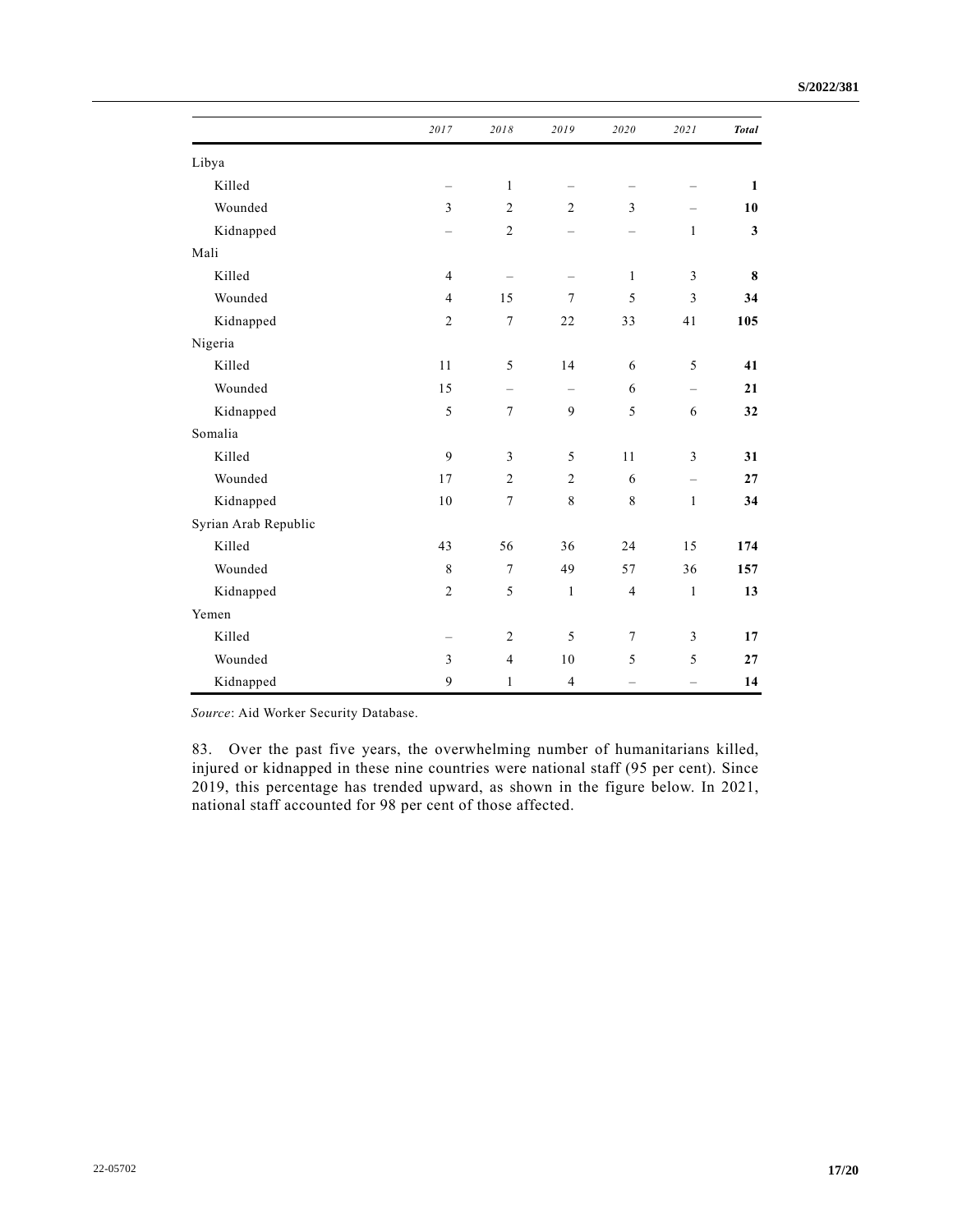

(Percentage)





84. In the Central African Republic, Ethiopia, Nigeria, the Syrian Arab Republic and elsewhere, humanitarian facilities and supplies have also frequently come under attack, or been looted or used for military purposes. In Nigeria last year, United Nations humanitarian hubs were destroyed or badly damaged, forcing the suspension of operations and ultimately affecting humanitarian assistance for nearly 250,000 people. In Idlib, Syrian Arab Republic, a warehouse containing humanitarian supplies was hit by air strikes, causing the destruction of relief items intended for nearly 25,000 people.

85. Some humanitarian organizations have increasingly relied on private military and security contractors for armed or unarmed protection, logistics, security expertise, crisis management and more. Armed escorts have been used or even imposed by parties to defend humanitarian personnel and assets. The resort to armed protection has come with certain risks: it can draw attacks, undermine humanitarian principles, damage community acceptance and, ultimately, impair humanitarian access. Humanitarian organizations should anticipate and manage these risks and conduct due diligence on the private military and security contractors that they hire. Armed escorts should only be used in exceptional circumstances as a last resort, and consequences and alternatives should always be considered first.

86. While digital technologies such as mobile apps, digital cash and biometrics may create opportunities for effective humanitarian action, they also create the risk of interception, tracking or unauthorized access. With increasing reliance on data and digital technologies, humanitarian organizations are increasingly vulnerable to malicious activities intended to steal, manipulate or leak personal or sensitive data, put the people the organizations serve at risk, disrupt operations, damage trust and acceptance, and endanger humanitarian staff. The data breach that began in November 2021 against ICRC is the most serious known cyberincident in the humanitarian sector to date. To ensure resilience, humanitarian organizations must understand current information-security threats and adopt strategies to protect the data they manage. In February 2021, the Inter-agency Standing Committee launched its Operational Guidance on Data Responsibility in Humanitarian Action to advance data responsibility in all phases of humanitarian action.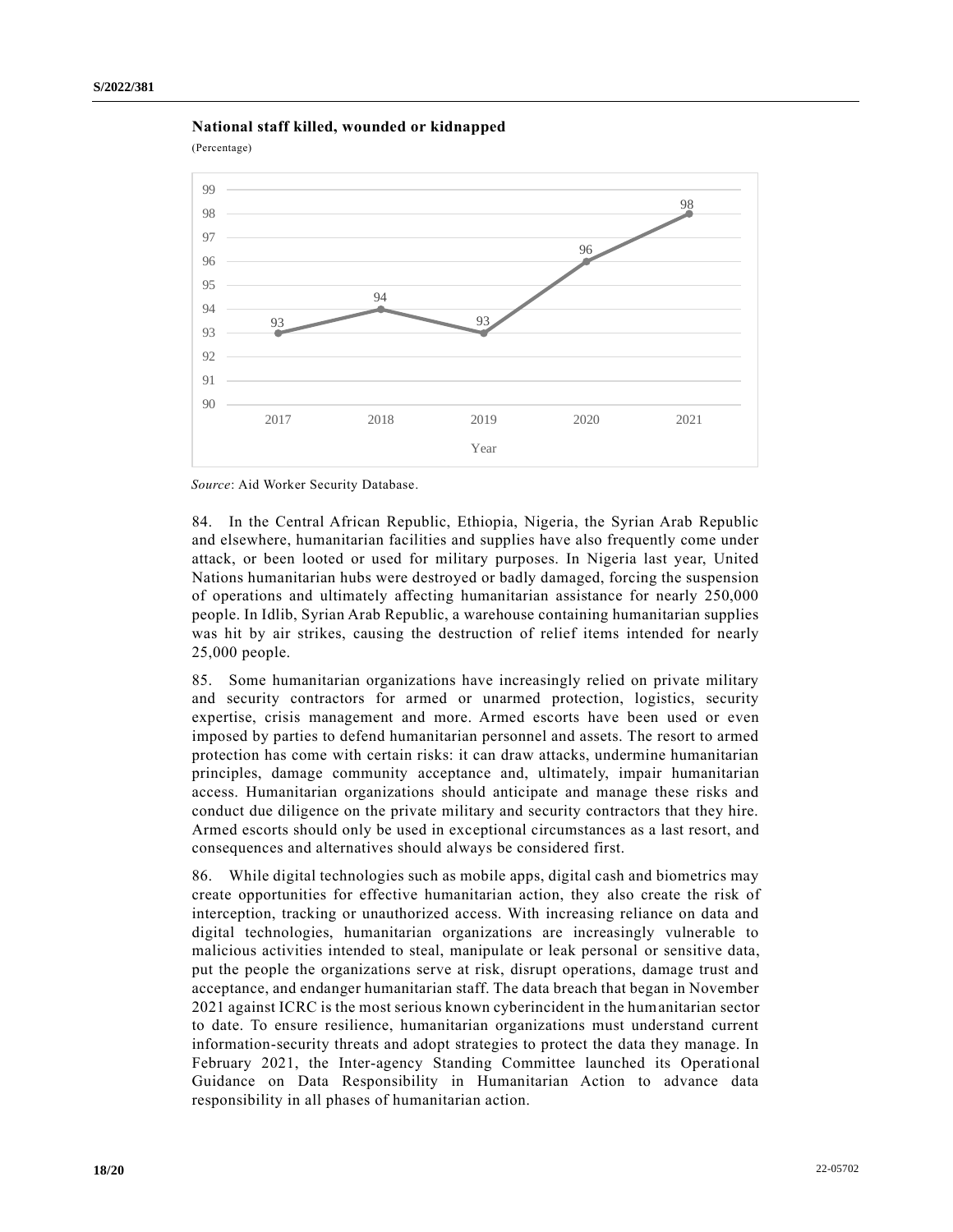# **IV. Recommendations**

87. Across all the themes examined in the present report, protecting civilians depends on full compliance with international humanitarian law by all parties. States and non-State armed groups, as appropriate, should:

(a) Ratify or accede to relevant treaties, issue unilateral declarations committing to respect international humanitarian law, and incorporate international humanitarian law obligations into national laws, military manuals, codes of conduct, rules of engagement and training;

(b) In coalition operations and with security partners and allies, including non-State armed groups, ensure respect for international humanitarian law and the adoption of good practices. Doing so entails political dialogue, training and dissemination, joint operational planning, and withholding arms transfers where there is a clear risk that the arms will be used to commit serious violations of international humanitarian law;

(c) Investigate alleged war crimes, prosecute perpetrators, ensure reparations for victims and guarantees of non-repetition and strengthen other States' capacity and resources to investigate and prosecute; and become a party to the Rome Statute of ICC, and cooperate fully with ICC and other investigative and judicial mechanisms.

88. I also urge States and non-State armed groups, as appropriate, to adopt and share policies and practices to strengthen the protection of civilians, and to develop national policy frameworks that build upon those policies and practices, which include the following:

(a) Adopting, reviewing and implementing military policy and practice at the strategic, operational and tactical levels throughout military operations. This includes avoiding the use of explosive weapons with wide-area effects in populated areas, improving situational awareness, information-sharing and processes to examine intelligence in real time, and developing specific protections for vulnerable persons, such as children and persons with disabilities;

(b) Tracking and learning from reports of civilian harm to gauge the impact of military operations and avoid and minimize such harm, as well as prompt, comprehensive and transparent recording of civilian casualties to help clarify the fate of missing persons, avoid and minimize civilian harm, and ensure accountability, recovery and reconciliation;

(c) Increasing understanding of the effects of conflict on the natural environment, integrating legal protections for the environment into military training and doctrine and national policy and legal frameworks, and designating areas of particular environmental importance or fragility as demilitarized zones;

(d) Treating children associated or allegedly associated with armed forces and groups primarily as victims and not detaining them except as a last resort, adopting protective measures that take children's best interest and specific needs into consideration, and repatriating foreign children with their family, subject to the principle of non-refoulement;

(e) Ensuring that humanitarian operations are shielded from the political dynamics of conflict, and supporting and facilitating humanitarian engagement with all parties to conflict, including non-State armed groups;

(f) Taking steps to facilitate humanitarian activities, including through expedited visa processing and customs clearance for humanitarian personnel, goods